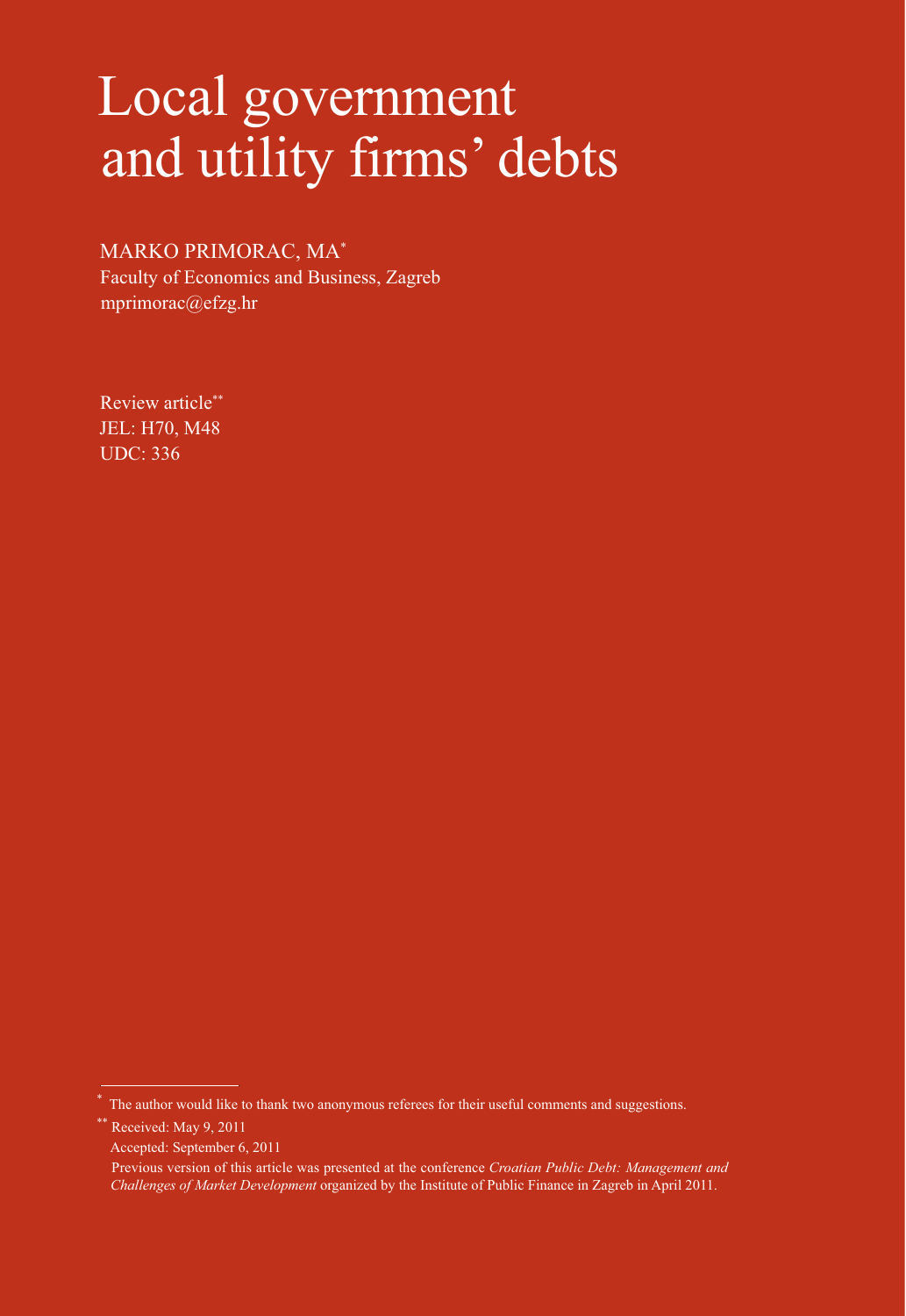# 444 **Summary**

The global financial crisis has affected the Croatian local public sector. In such *circumstances, local government units' debts and borrowing should be approa*ched with caution. The highly interwoven financial operations of local government units and their utilities indicate the need for analysis of consolidated finan*cial statements of local governments and utility companies in order to gain an*  insight into the real financial "health" of local units. Accordingly, the main aim of *this paper is to analyze the size and the structure of the consolidated (local government and utility companies) local public debt in Croatia. Accordingly, the paper*  presents the financial position of local government units supplemented with infor*mation on the financial operations of utility companies, with particular emphasis on the size and structure of their liabilities and gross and net debt. Although the current Budget Law does not require formal preparation of consolidated financial statements by local governments and their utility firms, consolidation is stipulated by International Public Sector Accounting Standards (IPSAS). The application of IPSAS regulations would be helpful in determining overall direct and indirect exposure of local government units arising from the financial operations of their utilities.*

*Keywords: local government units' debts, utility companies' debts, the consolida*tion of financial statements of local units and utility companies, Croatia

#### **1 INTRODUCTION**

The consequences of the financial crisis lasting since 2007 still to a great extent determine world financial and economic flows. In the post-crisis period, the results of the spillover of negative financial flows onto the economy are becoming ever more patent, the ultimate result ever more frequently being political instability in some countries. Potential creditors, in the new circumstances, are very sceptical, and the refinancing of existing debts with new borrowings is becoming increasingly difficult. The public finances of most countries have deteriorated, bringing about a reduction in the credit rating, which considerably exacerbates the situation. Accordingly, management of the public debt acquires additional importance. Along with the direct debt – created by the issue of bonds and by taking on loans – an increasing subject of interest is the indirect debt deriving from contingent liabilities.

The debt of units of local self-government<sup>1</sup> even in these turbulent times can hardly constitute a threat to the sustainability of public finances (according to Eurostat figures, local government debt in the EU ranges between 0.1 and 8.5% of GDP). Nevertheless, uncontrolled growth of local unit liabilities can have a considerable effect on their liquidity and indirectly on the fiscal sustainability of the local and overall public sector. In order for there to be a quality management of local public debt, particular attention needs to be directed to contingent obliga-

FINANCIAL THEORY AND PRACTICE  $35(4)443-464(2011)$ 35 (4) 443-464 (2011) PRACTICE FINANCIAL THEORY

<sup>1</sup> For simplicity's sake, below the phrase local unit will be used, meaning unit of local self-government.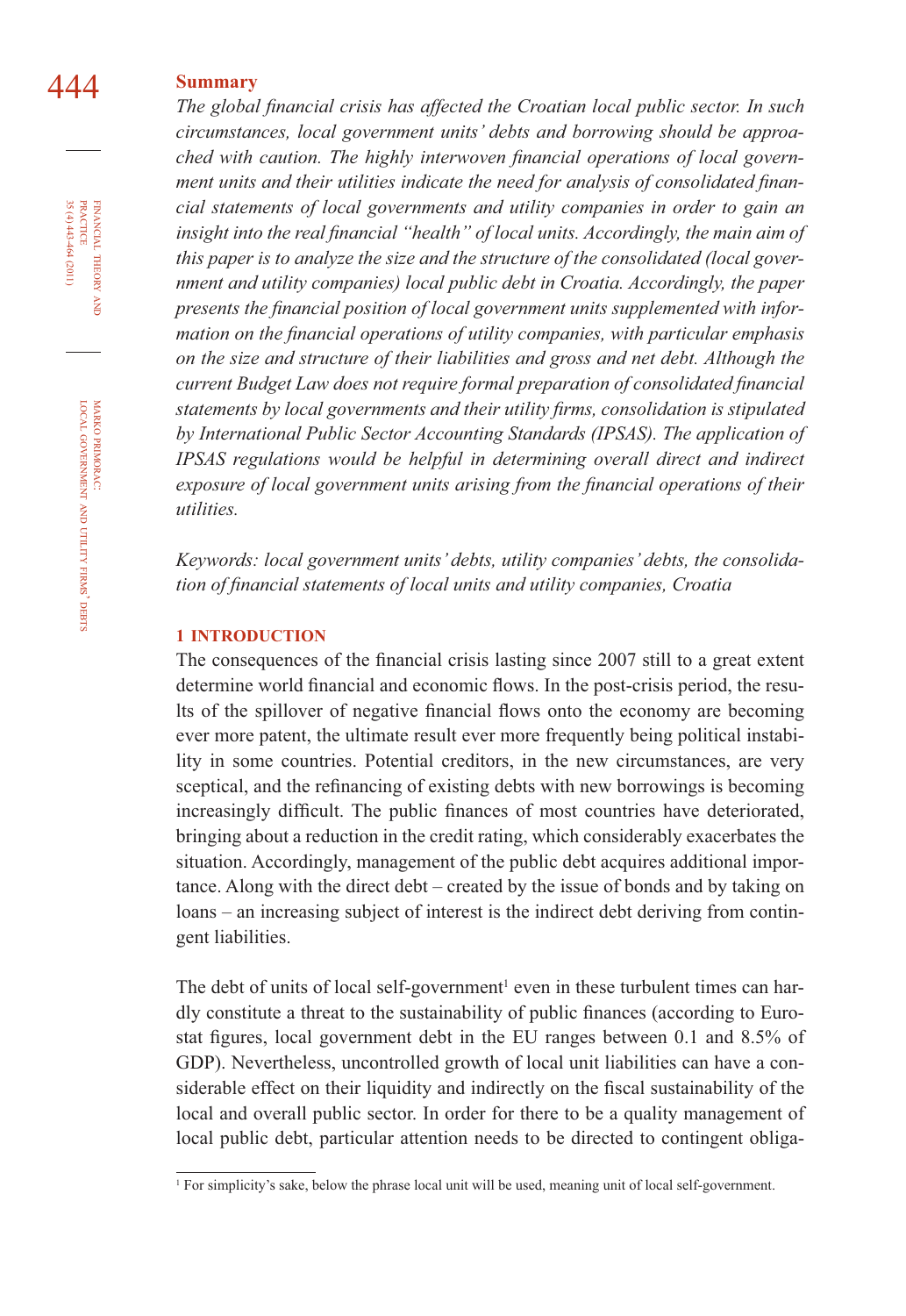tions the materialisation of which is unpredictable and which are, precisely bec- $445$ ause of their uncertainty, totally neglected. Several research works have already been carried out in Croatia (Bajo, 1998; 2004; 2007; 2008 and Bajo and Primorac, 2009; 2010a) drawing attention to the importance of managing the contingent liabilities of local units. These investigations analyse in detail, from an empirical aspect, the trends and structure of contingent liabilities and show the importance of the expansion of their scope to the debt of the utility firms – which is particularly relevant with the growth of utility firm insolvency (Bajo and Primorac, 2010b) and the expected difficulties in the re-financing of existing debts.

Although theoretical and empirical research into this problem area is quite meagre, the reasons for and consequences of the supply of local public services via firms owned by the local units started being researched into in the USA in the middle of the last century. The motif for this research was simple – a large part of total revenue of local units in the USA referred at that time to the profit of the utility firms (DiLorenzo, 1982). Colberg (1955) thus in the fifties studied the measure to which the financing of local units by taxation of assets was replaced by financing via the utility firms. The author also raised the question of the justification for the accumulation of profit on the part of the utility firms, which was not in line with the principle of setting the price of public services according to the amount of their marginal costs and the financing of local units by the profit of the utility firms was just another means of concealed taxation (because of the apparently lower price of public services). Strauss and Wertz (1976) studied the connection between local taxes and the profits of utility firms and showed that the profit of the firms was a substitute for local units' own revenues. DiLorenzo (1982) expanded the Colberg (1955) hypothesis of the impact of the financing of local units via utility firms on the perception of the price of local public services and showed that the increase in the share of the profit of utilities in the local revenues resulted in a growth of local expenses – which is opposite to the findings of empirical research (Strauss and Wertz, 1976). Finally, De Hoog and Swanson (1988) deny there is any kind of impact from the financing of local units by the profits of utility firms on local expenditure and own revenue (assets taxes), confirming that there is no consensus on the kind and intensity of the interdependence of their financial operations.

Apart from that, DeHoog and Swanson (1988) reveal new aspects of the influence of the operations of utility firms on local units in the context of the fiscal crisis of the cities that shook the USA during the 1970s and say that utility firms can in turbulent times suck local budgets dry if the amount of user charges do not enable them fiscal self-sufficiency. Rubin (1988) studies the political implications of the foundation of utility firms and their impact on the budget of the local units and also discusses the relevance of the statement about the use of utility firms to avoid restrictions on the size of the revenue, spending and borrowing of local units, while Bennett and DiLorenzo (1982) refer to the lack of efficacy of legislative

FINANCIAL THEORY FINANCIAL THEORY AND<br>PRACTICE<br>35 (4) 443-464 (2011) 35 (4) 443-464 (2011) PRACTICE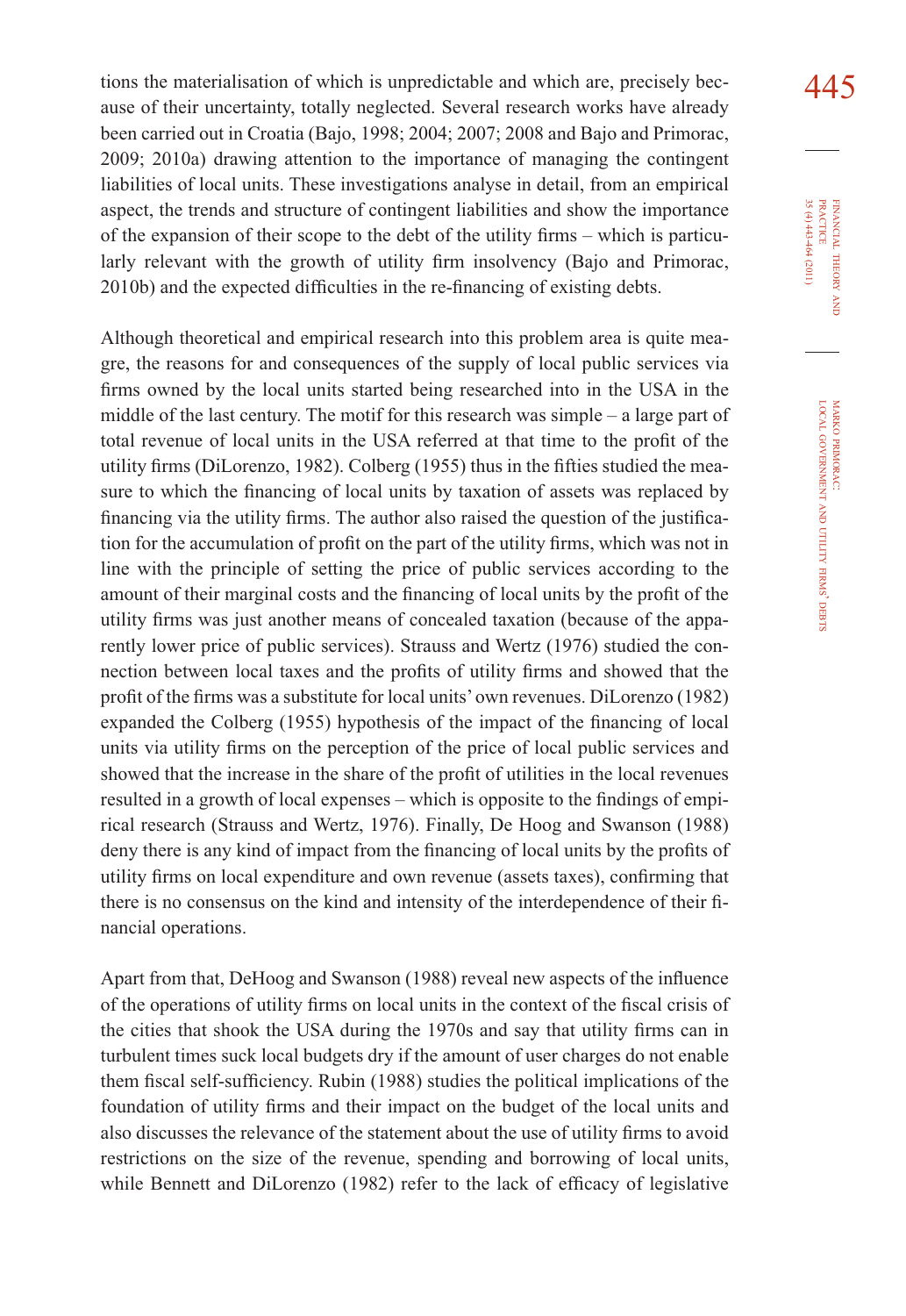446 restrictions on the taxation and spending of local units because of the transfer of a large part of public activities to extra-budgetary (utility) firms. These firms are financed by user charges and revenue bonds without the guarantees of local units that do not need the support of the electorate. Although in theory independent, the extra-budgetary firms are generously subsidized from local budgets.<sup>2</sup> Subsidies are a hidden tax liability, and borrowing and spending of the extra-budgetary firms to a great extent drive out private consumption and investment. The authors emphasise that one of the basic reasons for the foundation of utility firms in the USA was to sidestep the fairly restrictive fiscal restrictions on the borrowing of local units. In answer to the comment on this work of Blewett (1984), Bennett and Di-Lorenzo (1984) give additional support to statements about the basic reasons for the founding of local unit utility firms that include avoidance of voter control and the creation of an opaque mechanism of deficit financing. The said firms (say the authors) often finance not only capital investment but also existing debts and operational costs, which is inefficient and not in accordance with the principle of benefits achieved, and also brings into question inter-generational equity.<sup>3</sup>

> The objective of this paper is to analyse the debts of local units and utilities in Croatia. It is divided into six parts. After the introduction comes the second part in which the interrelationship of the financial operations of local units and utilities is described. Part three is devoted to an analysis of the financial position of local units and utilities and to a testing of the quality of financial operations, solvency, indebtedness, the burden of debt and debt servicing of the local sector debt. Gross debt and net debt are dealt with in the fourth part, while the fifth part of the paper studies the market aspects of debt. Some conclusions and recommendations are advanced in part six of the paper.

# **2 THE INTERRELATIONSHIP OF THE FINANCIAL OPERATIONS OF LOCAL UNITS AND UTILITY FIRMS**

Thanks to the accelerated process of urbanisation, investments in capital infrastructure have become an important element in the improvement of the quality of life of the populations of local units and a key prerequisite for economic growth. In line with the rise in the standard of living of the population, the need for increased quality and diversity in the supply of the public services of local units also rises. Local units in Croatia often confide the supply of a certain segment of public services (utilities) to separate legal entities (utility firms) that they on the whole control via their share in equity. Utilities as defined by the Municipal Economy [Utility] Law (NN 26/03) are drinking water supply, waste water drainage and treatment, gas supply, thermal energy supply, mass transit, hygiene and cleansing, disposal of household waste, maintenance of public areas, maintenance of unclassified roads, retail markets, maintenance of cemeteries and crematoria, perfor-

35 (4) 443-464 (2011) FINANCIAL THEORY AND PRACTICE 35 (4) 443-464 (2011) PRACTICE FINANCIAL THEORY

<sup>2</sup> Politicians have always attempted to hide the size of subsidies to utility firms; in 1962 Governor Rockefeller had the accounting laws in the state of New York changed so that subsidies to utilities be excluded from the budget.

<sup>&</sup>lt;sup>3</sup> For more on the principle of benefits and intergenerational equity see Rosen and Gayer (2010).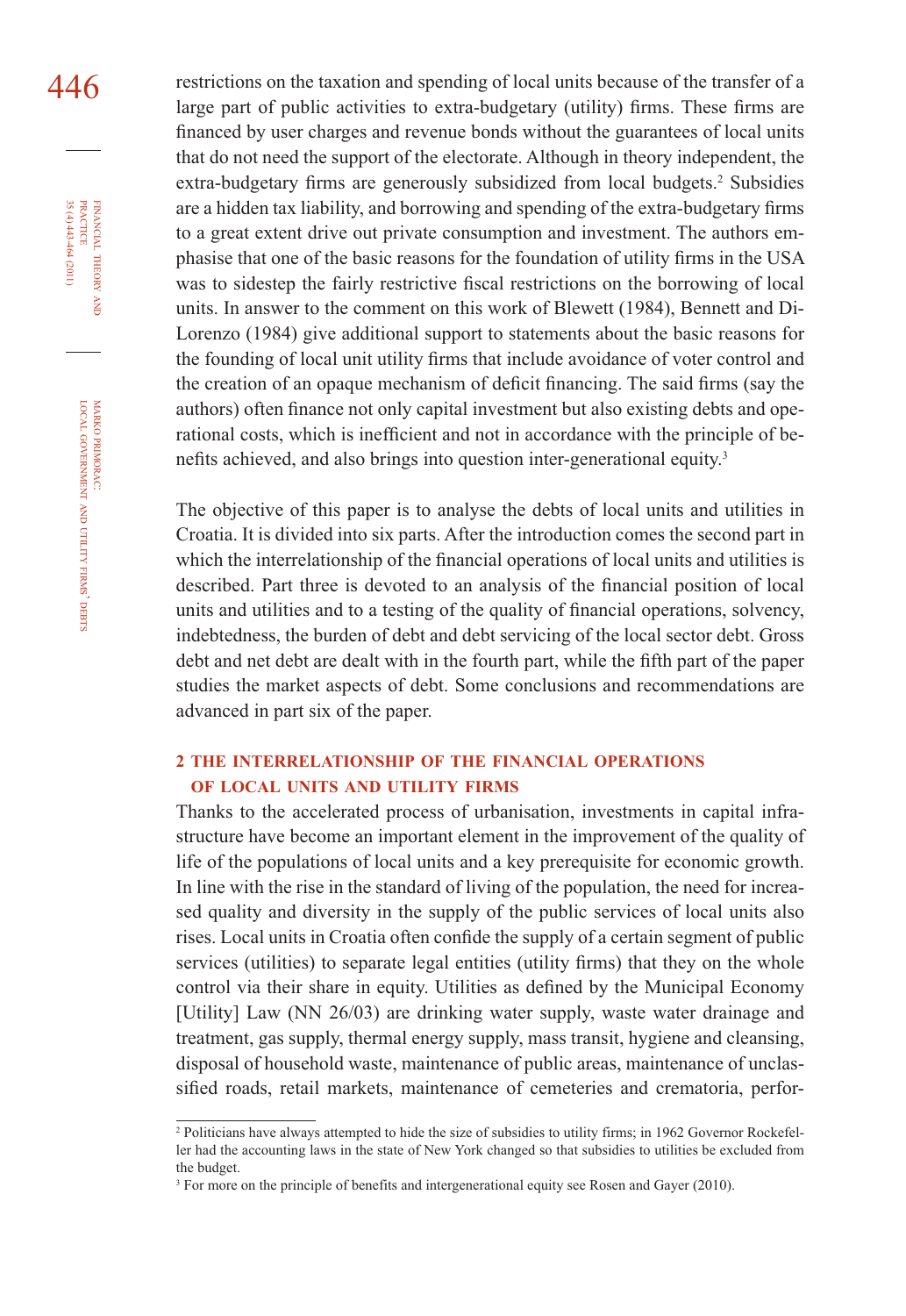mance of funeral services, chimney sweeping services and street lighting. These  $447$ utility services can be carried out by a company, a public institution and a service founded by a local unit and also by a legal or natural entity on the basis of a concession contract or a contract confiding such utility activities to an entity. Funding for the performance of utility activities is provided from the price of utility services, utility charges, the budget of the local unit and other sources according to separate regulations. A look at the structure of shares and equities presented in the balance sheets (table 1) shows the intensity of public unit ownership of public sector companies.

# **TABLE 1**

|      | <b>Scope</b>   | <b>Shares and</b><br>equities<br>(total) | <b>Banks</b> and<br>other<br>financial<br>institutions in<br>public sector | <b>Public</b><br>sector<br>firms | <b>Inland banks</b><br>and other<br>financial<br>institutions<br>outside the<br>public sector | <b>Inland</b><br>firms<br>outside<br>the public<br>sector |
|------|----------------|------------------------------------------|----------------------------------------------------------------------------|----------------------------------|-----------------------------------------------------------------------------------------------|-----------------------------------------------------------|
|      |                | $(1+2+3+4)$                              | (1)                                                                        | (2)                              | (3)                                                                                           | (4)                                                       |
|      | Cities         | 11,441                                   | 1                                                                          | 9,927                            | 46                                                                                            | 1,466                                                     |
| 2008 | Municipalities | 1,720                                    | 5                                                                          | 1,434                            | 31                                                                                            | 250                                                       |
|      | Counties       | 635                                      | $\theta$                                                                   | 290                              | $\mathbf{0}$                                                                                  | 345                                                       |
|      | Total          | 13,796                                   | 6                                                                          | 11,651                           | 77                                                                                            | 2,061                                                     |
|      | Cities         | 11,731                                   | 1                                                                          | 10,022                           | 47                                                                                            | 1,661                                                     |
| 2009 | Municipalities | 1,931                                    | 2                                                                          | 1,632                            | 37                                                                                            | 260                                                       |
|      | Counties       | 638                                      | $\theta$                                                                   | 302                              | $\mathbf{0}$                                                                                  | 336                                                       |
|      | Total          | 14,300                                   | $\overline{2}$                                                             | 11,957                           | 84                                                                                            | 2,257                                                     |

*Shares and equities of local units – inland (in million kuna)*

*Source: Author, on the basis of financial reports of local units for 2008 and 2009.*

The total bookkeeping value of shares and equities that local units have in other economic operators rose from 13.8 billion kuna in 2008 to 14.3 billion kuna in 2009, the structure (accounting for about 85%) being dominated by shares and equities in public sector companies. The structure of the equity portfolio of local units shows the potential interdependence of the financial operations of local units and utility firms. This statement can be verified by a review of subsidies and capital assistance of local units to public sector companies.

The total amount of subsidies of local units to companies in the public sector increased in the observed period from 1.06 to 1.15 billion kuna, the biggest part of the subsides being received by utility firms from the cities (over 95%). The amount of capital assistance in the same period reduced and the total amount of assistance of local units to utility firms remained at the level of about 1.3 billion kuna a year.

FINANCIAL THEORY FINANCIAL THEORY AND<br>PRACTICE<br>35 (4) 443-464 (2011) 35 (4) 443-464 (2011) PRACTICE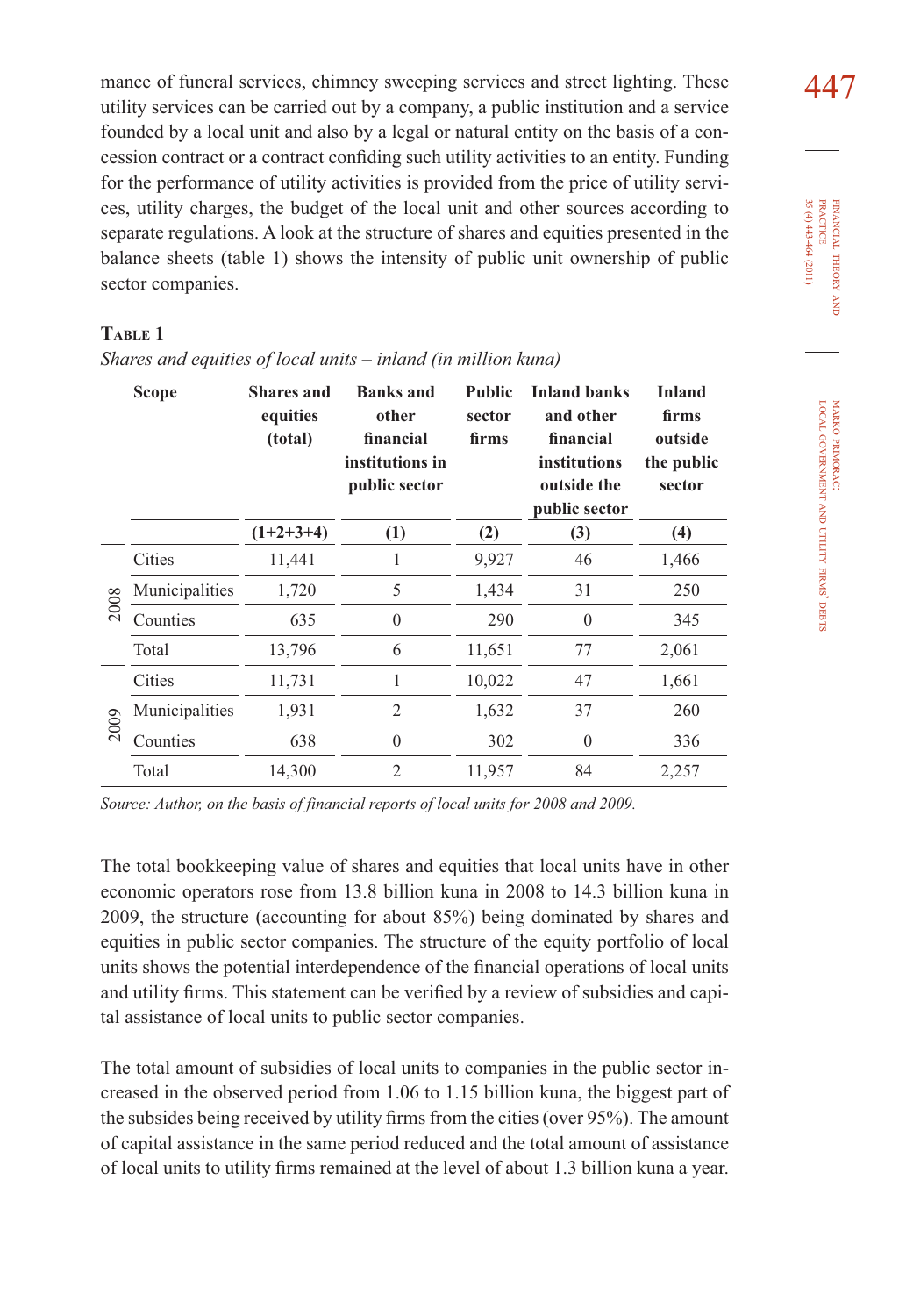$448$  In order to obtain an overview of the scale of the financing of utilities with the budgetary resources of local units, it is useful to consider the proportion of revenue from grants and subsidies in the operational revenue of the utility firms using the example of the firms of Zagrebački holding d.o.o.

# **TABLE 2**

*Subsidies and capital aid of local units to public sector companies (in million kuna)*

|                    | <b>Cities</b> |       | <b>Municipalities</b> |      | <b>Counties</b> |      | <b>Total</b> |       |
|--------------------|---------------|-------|-----------------------|------|-----------------|------|--------------|-------|
|                    | 2008          | 2009  | 2008                  | 2009 | 2008            | 2009 | 2008         | 2009  |
| <b>Subsidies</b>   | 1.010         | 1.102 | 37                    | 38   | 10              | 10   | 1.057        | 1.150 |
| Capital assistance | 58            | 32    | 23                    | 18   | 179             | 133  | 260          | 182   |
| Total              | 1.069         | 1.134 | 60                    | 56   | 188             | 143  | 1.317        | 1.333 |

*Source: Author, on the basis of financial reports of local units for 2008 and 2009.*

#### **TABLE 3**

*Operating revenue of utility firms (in million kuna)* 

|                                                          | 2008  | 2009  |
|----------------------------------------------------------|-------|-------|
| Total operating revenue of utility firms (UF)            | 9,058 | 9,200 |
| Operating revenue of Zagrebački holding d.o.o. (ZGH)     | 3,886 | 4,343 |
| Subsidies to public sector firms (PS)                    | 1,057 | 1,150 |
| Revenue from grants and subsidies ZGH                    | 805   | 852   |
| Subsidies to PS firms in operating revenues of UF $(\%)$ | 11.7  | 12.5  |
| Grants and subsidies in operating revenue of $ZGH$ (%)   | 20 7  | 19.6  |

*NB: For the necessity of analysis (because data are unavailable) it is assumed that all the subsidies to companies in the public sector are received by utility firms, which probably is not entirely accurate. Still the assumption is fairly relevant since in 2009 ZGH alone took 74% of the total amount.*

*Source: Author, on the basis of consolidated financial reports of firms of Zagrebački holding d.o.o. for 2009 and the financial reports of local units for 2008 and 2009.*

Total operational revenues of the consolidated utility sector (all the utilities together) came in 2008 to a bit more than 9 billion kuna (table 3), over 1 billion kuna of operating revenue relating to subsidies that are on the whole recorded at the position *other operational revenue.* A similar structure of operational revenues is observable in 2009 as well. The firm Zagrebački holding d.o.o. is by far the biggest utility firm in Croatia, and its operations need devoting extra attention. The operational revenue of ZH in 2009 exceed 47% of total operating revenue of all other utilities put together, and its operations in the same year were assisted with 74% of the total amount of grants and subsidies of local units to utility firms. Revenue from grants and subsidies of the firm Zagrebački holding d.o.o. are to a very great extent obtained from the city of Zagreb, and they include financial aid from

FINANCIAL

 $35(4)443-464(2011)$ 

THEORY FINANCIAL THEORY AND PRACTICE 35 (4) 443-464 (2011) PRACTICE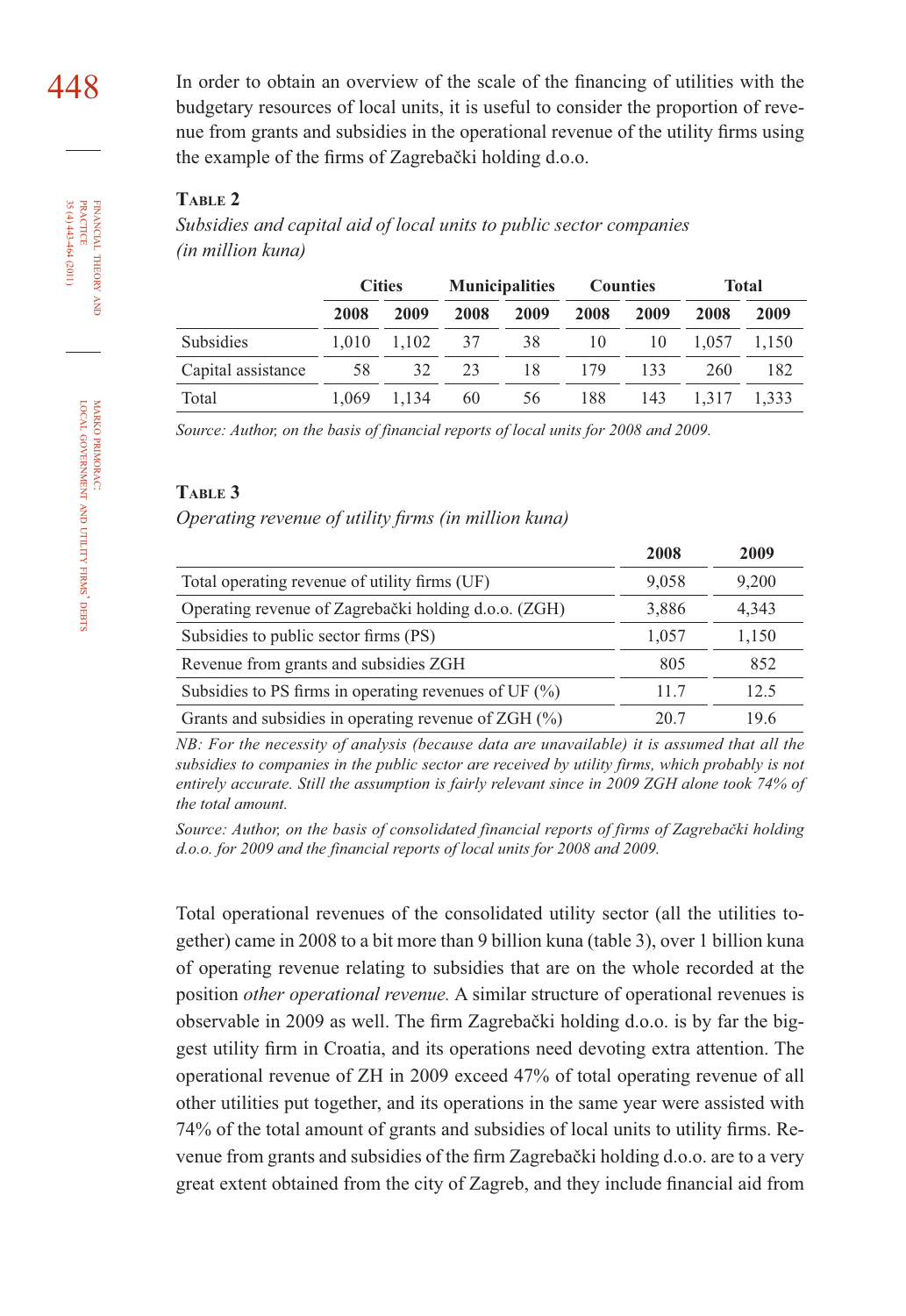the budget of the city for purposes approved by the Assembly<sup>4</sup> as well as financial  $449$ aid for debt servicing (principle, interest, charges).

The interdependence of the financial operations of local units and utility firms is additionally confirmed by the fact that grants and subsidies from the budgets of local units make up over 10% of the operational revenue of the utility firms, with a perceptible trend to a further increase of this share.

# **2.1 BORROWING OF LOCAL UNITS AND UTILITY FIRMS**

After an analysis of the interrelation of the financial operations of local units and utility firms and an indisputable connection and indeed dependence of utility firms on transfers from the budgets of local units has been proved, the question arises as to the influence of the financial operations of utility firms on the financial health of local units (particularly in the borrowing context). Accordingly, below there will first be an interpretation of the legislative background for the borrowing of local units and utility firms, after which empirical research into the potential effects of the financial operations of the utility firms on the financial stability of the entire local public sector will be conducted.

The borrowing of local units and utility firms in the Republic of Croatia is governed by the Budget Law (NN 87/08) and the annual execution of the central government budget of the Republic of Croatia laws. Local units can borrow by taking credit lines, loans and issuing bonds. Also laid down are individual and cumulative (aggregate) limitations on borrowing by local units (table 4).

| <b>Permissible</b><br><b>Year</b><br>purpose for<br>borrowing |                        | Annual restriction on<br>borrowing<br>(annual liability) | Additional<br>restriction (% of<br>operating revenue<br>of all local units) |  |
|---------------------------------------------------------------|------------------------|----------------------------------------------------------|-----------------------------------------------------------------------------|--|
| 1996-1997                                                     | reconstruction and     | 30% of budgetary<br>expenditures                         | does not exist                                                              |  |
| 1998-2002                                                     | development            | 20% of revenue made in                                   |                                                                             |  |
| 2003-2004                                                     | (financing of capital) | the year preceding the                                   | 3                                                                           |  |
| 2005-2006                                                     | projects)              | year in which the bor-                                   | 2                                                                           |  |
| 2007-2010                                                     |                        | rowing is undertaken                                     | 2.3                                                                         |  |

# **TABLE 4**

|  | Conditions for local unit borrowing from 1996 to 2010 |  |
|--|-------------------------------------------------------|--|
|--|-------------------------------------------------------|--|

*Source: Author's systematisation of data from Official Gazette (NN).*

FINANCIAL THEORY FINANCIAL THEORY ANI<br>PRACTICE<br>35 (4) 443-464 (2011) 35 (4) 443-464 (2011) PRACTICE

<sup>4</sup> About 95% of the total amount of grants and subsidies to Zagrebački holding d.o.o. refers to subsidies from Zagreb city to Zagrebački električni tramvaj (ZET). In 2006 the city gave the right to subsidised transportation to sensitive groups (school children and students, the disabled, pensioners over 65 and families of dead patriotic war defenders), and via a contract to jointly finance passengers in mass transit guaranteed to cover the difference between the economic and the privileged price of ZET transportation. The criteria for subsidised transport were met in October 2009 by about 353,000 people.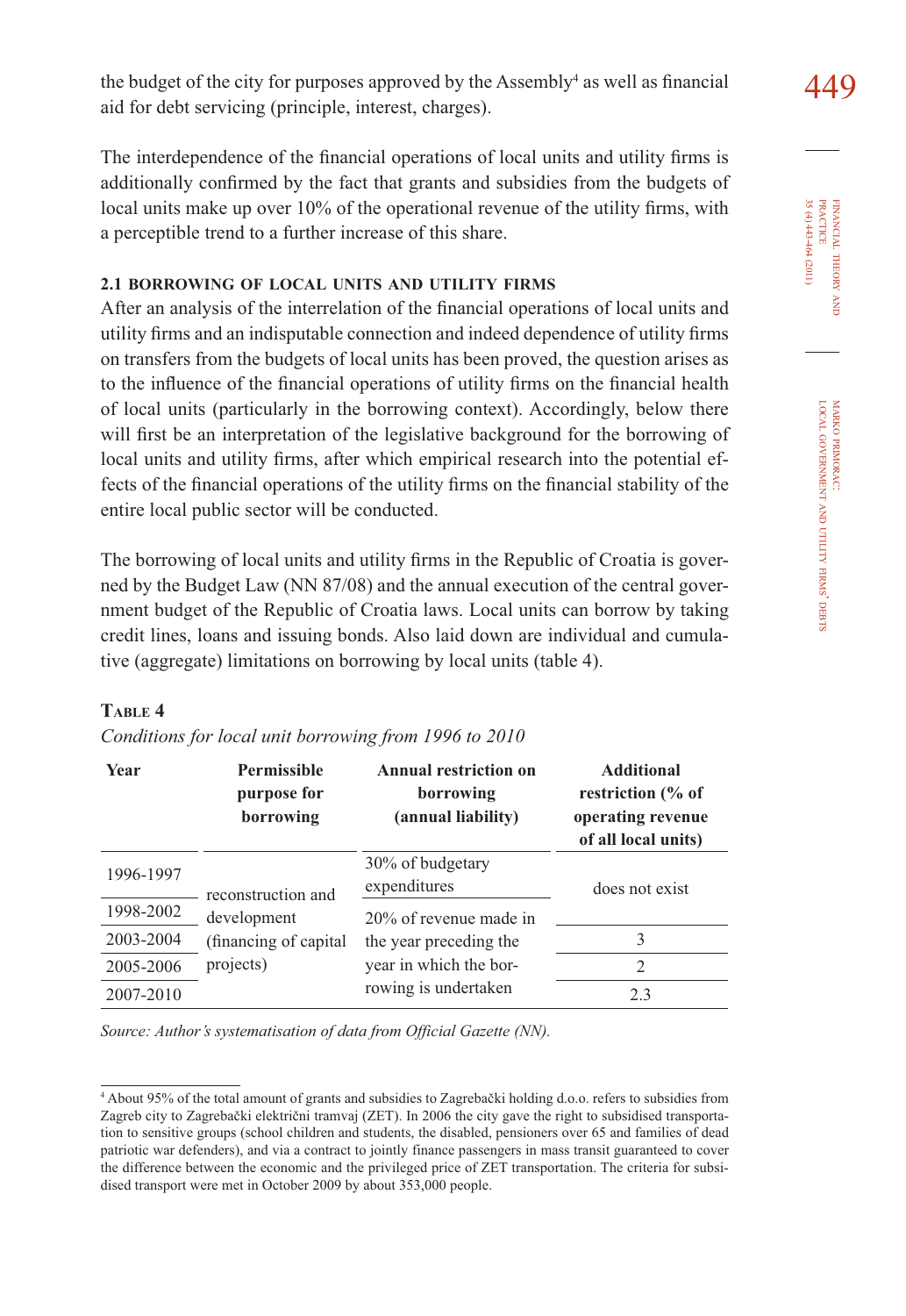450 According to the Budget Law (NN 87/08) a legal entity that is directly or indirectly majority owned by a local unit and an establishment the founder of which is a local unit can take on long-term debt only for investment with the consent of the majority owner or founder. At the same time, the scope for possible borrowing by local units subject to budgetary constraints includes consents for:

- borrowing of legal entities directly or indirectly owned by local units that in the annual financial reports for the year preceding the year in which they have taken on debt have shown a loss;
- the borrowing of legal entities directly or indirectly majority owned by a local unit that take on debt in the period of two years from the day of the entry of their foundation into a court register;
- the borrowing of an establishment or institution the founder of which is a local unit.

The legislative provisions clearly show the possibility of the unlimited and unhindered borrowing of utility firms on condition that in the year preceding the borrowing they did not make a loss and that more than two years has passed since the day of the entry of their founding in the court register. In the giving guarantees section, the provisions of the law nevertheless prevent imprudent behaviour and a local unit can give a guarantee to a directly or indirectly majority owned legal entity and an institution of which it is the founder for the legal entity or institution to meet its liabilities, but the guarantee issued must be included in the scope of the possible borrowing of a local unit. Table 5 shows the cumulative budgetary restriction and the annual amount of direct borrowing done by local units in given years.

#### **TABLE 5**

*Budget constraints on the borrowing of local units in the years 2005-2010 (in million kuna)*

|                                    | 2005 | 2006          | 2007 | 2008 | 2009 | 2010 |
|------------------------------------|------|---------------|------|------|------|------|
| Determined % of operating revenue  |      | $\mathcal{L}$ | 2.3  | 2.3  |      |      |
| Budgetary restriction              | 298  | 330           | 430  | 499  | 542. | 516  |
| Annual amount of direct borrowing* | 314  | 487           | 520  | 564  | 496  | 604  |

*\*The annual amount of direct borrowing represents the total sum of values of receipts from the*  sale of bonds and receipts from the borrowing of all local units in the given year.

*Source: Author's calculation from figures from the financial reports of local units for 2004, 2005, 2006, 2007, 2008, 2009 and 2010.*

Since local units have a limited ability to borrow, they borrow via the utility firms, thus sidestepping the budgetary constraints. The borrowing of firms of Zagrebački holding  $d.o.o.$  is a typical example of such a way of getting into debt. The cumulative budgetary restriction on the borrowing of local units in 2007 came to 430 million kuna (table 5) and yet in the same year Zagrebački holding issued 300 million euro worth of corporate bonds – five times as much as it was possible for the whole of the

35 (4) 443-464 (2011) FINANCIAL THEORY AND PRACTICE 35 (4) 443-464 (2011) PRACTICE FINANCIAL THEORY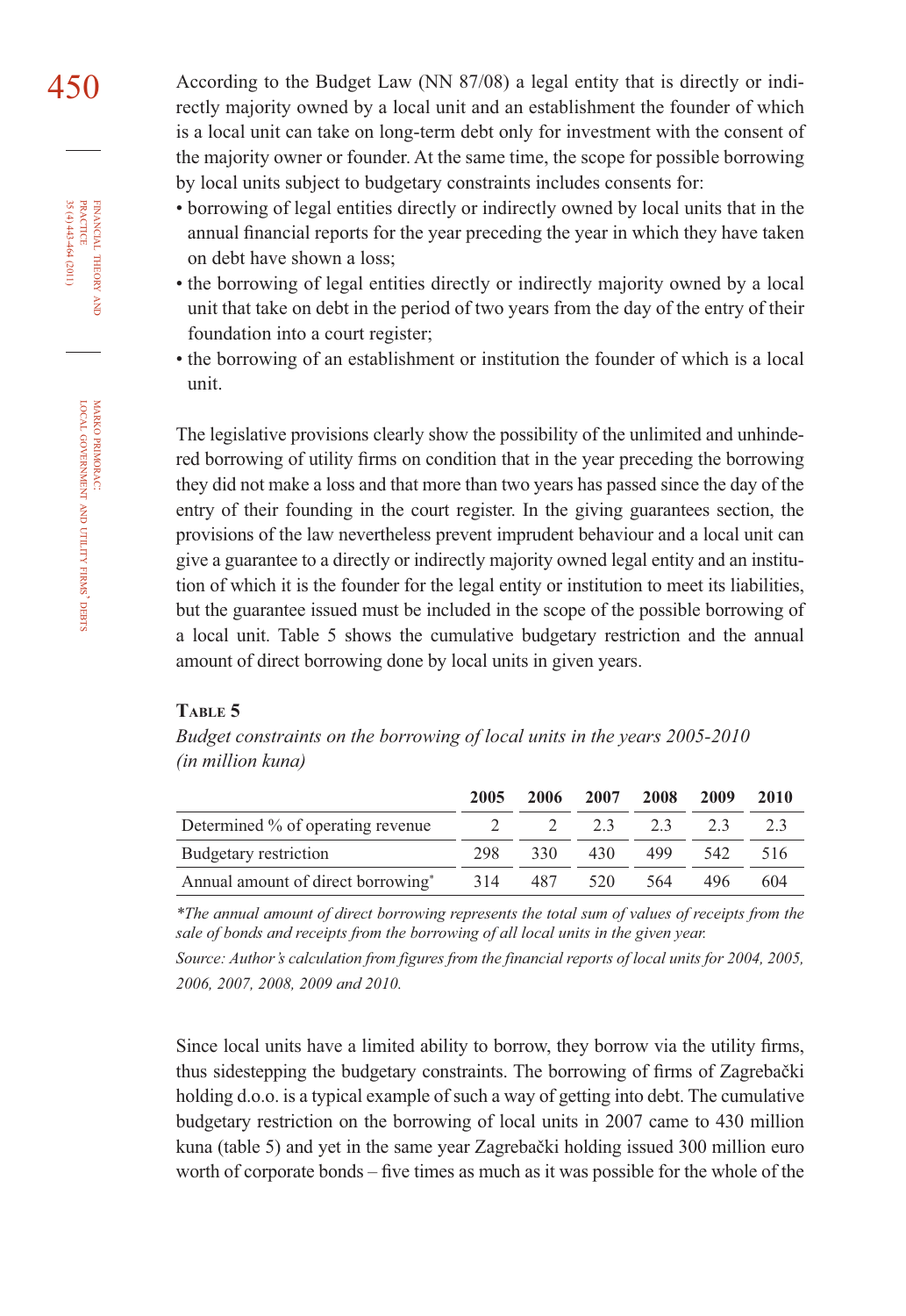local public sector to borrow in that year. Although this kind of borrowing is legiti-<br>451 mate, for the operations of local units and utility firms are not formally connected, the repayment of the debt of the firm Zagrebački holding d.o.o. is in large part assisted by transfers from the budget of the city of Zagreb, as described in detail in the previous chapter. It is interesting to observe that the local units in all the observed years have taken on debt to an extent greater than allowed them by the budgetary restrictions. Only 2009 was an exception, but when the sum of 190 million kuna the utility firms borrowed was added to the debt incurred by the local units then the budgetary restriction was exceeded by 144 million kuna or 27%.

#### **BOX 1**

## *Accountancy aspects of the consolidation of financial reports of local units and companies they own*

The existing Budget Law (NN 87/08) formally does not require the composition of consolidated financial accounts for local units and utility firms. Nevertheless, the accounting basis for the implementation of consolidation has been set up by International Public Sector Accounting Standards – IPSAS. A separate accounting standard (IPSAS 6), which mainly draws on International Accounting Standard (IAS) 27 prescribes *the consolidation of financial reports and accounting for controlled entities*. This standard relates to the preparation and presentation of consolidated financial reports and accountancy of entities that are under the control of public sector institutions (excluding public sector companies). The standard prescribes the obligation to compose and present consolidated financial reports in special reports of companies that have a controlling position. Although public sector companies do not need to harmonise their financial reports to this standard (although they do have to harmonise them with international accounting standards, to which all companies are subject irrespective of whether they are in the private or the public sector), the provisions of these regulations are applied in cases when a public sector entity that is not a company (for example a local unit) controls one or more companies (for example utility firms) from the public sector. In this case, financial reports are consolidated in separate reports of the controlling entity. Control in the sense of this standard implies the power to manage the financial and business policy of one entity by another entity in such a way that the controlling entity has some benefit from the activity of the controlled entity. In addition, it is considered that there is also control in a case in which the controlled entity takes on debt with a guarantee from the controlling entity, which is particularly relevant for the identification of control of local units over utility firms in Croatia. Consolidation is carried out not only by the stated conditions being met but also by the items of financial reports (assets, liabilities, capital, revenue and expenditure) of the controlled and control entity being aggregated, with the elimination of items prescribed by the standard.

The negative consequences of utility firm overload with debt do not relate only to the probability of the transformation of local unit latent into direct liabilities. Even much more minor consequences are considerable enough for the borrowing of utility firms to be addressed with particular caution. Utility firm insolvency can result in increased prices of local unit borrowing, because of the interconnections of their financial operations, and indirectly affect local unit creditworthiness (in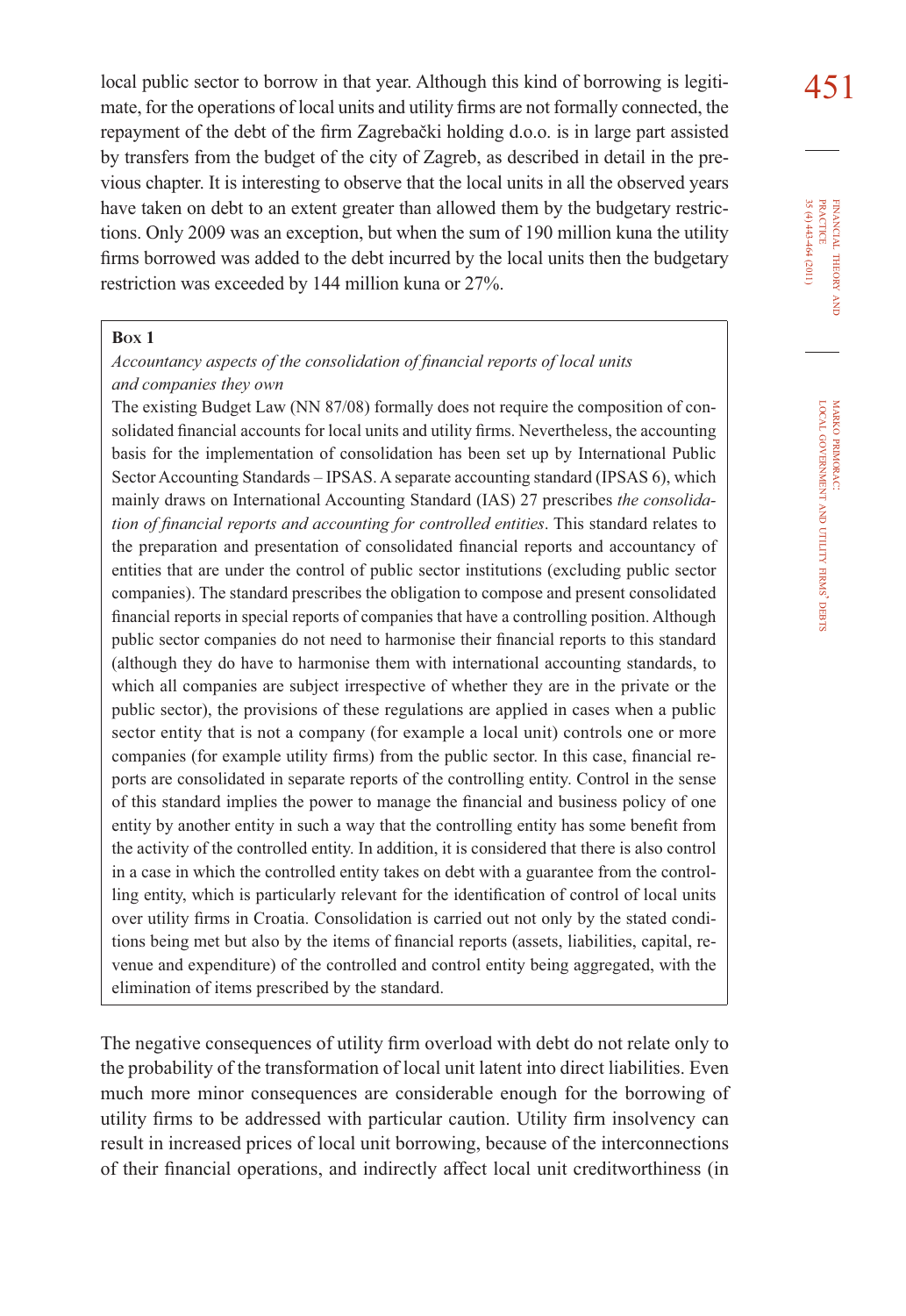FINANCIAL

THEORY AND

MARKO PRIMORAC: LOCAL GOVERNMENT AND **NTILITY** FIRMS' DEBTS

452 more details in chapter five). Although bodies of local units have no say when the financial plans of the utility firms are being adopted, because of the interweaving of the operations of the local units and the utility firms, it is necessary to consider a united or consolidated financial picture of the local units and the firms they own. This fact gains in importance in current economic conditions that threaten a rise in utility sector insolvency as well as politically unpopular measures of raising the prices of public services (Bajo and Primorac, 2010b). For these reasons it is necessary as soon as possible to mandate the obligation to consolidate the financial reports of local units and their utility firms and to put the financial planning of the firms within the jurisdiction of bodies of local units.

#### **3 FINANCIAL POSITION OF LOCAL UNITS AND UTILITY FIRMS**

The current financial crisis has been reflected in the operations of local units and companies they own. Aggregate revenues of local units were reduced from 25 billion kuna to 23.3 billion in 2009. In the same period expenditures remained unchanged  $(25.3 \text{ billion kuna})$ , which resulted in an increase in the deficit from 257,000 to almost 2 billion kuna, and in combination with the deficit of the utility firms the deficit of the consolidated local sector in 2009 came to 2.1 billion kuna.<sup>5</sup>

# **GRAPH 1**

*Financial operations of the local public sector of the Republic of Croatia (in billion kuna)*



*Source: Author, on the basis of the financial reports of local units and utility firms for 2008 and 2009.*

*Financial operations*. The ratio of current earnings and total earnings of consolidated local sector (table 6) rose from 0.94 in 2008 to 0.96 in 2009. Since according

<sup>&</sup>lt;sup>5</sup> Utility firms covered by the analysis in the context of the work include 159 companies that supplied the Financial Agency financial reports for 2008 and 2009. Some of the companies from Dubrovačko-neretvanska, Varaždinska, Splitsko-dalmatinska and Šibensko-kninska counties that were not available at the time this paper was written are excluded from the coverage.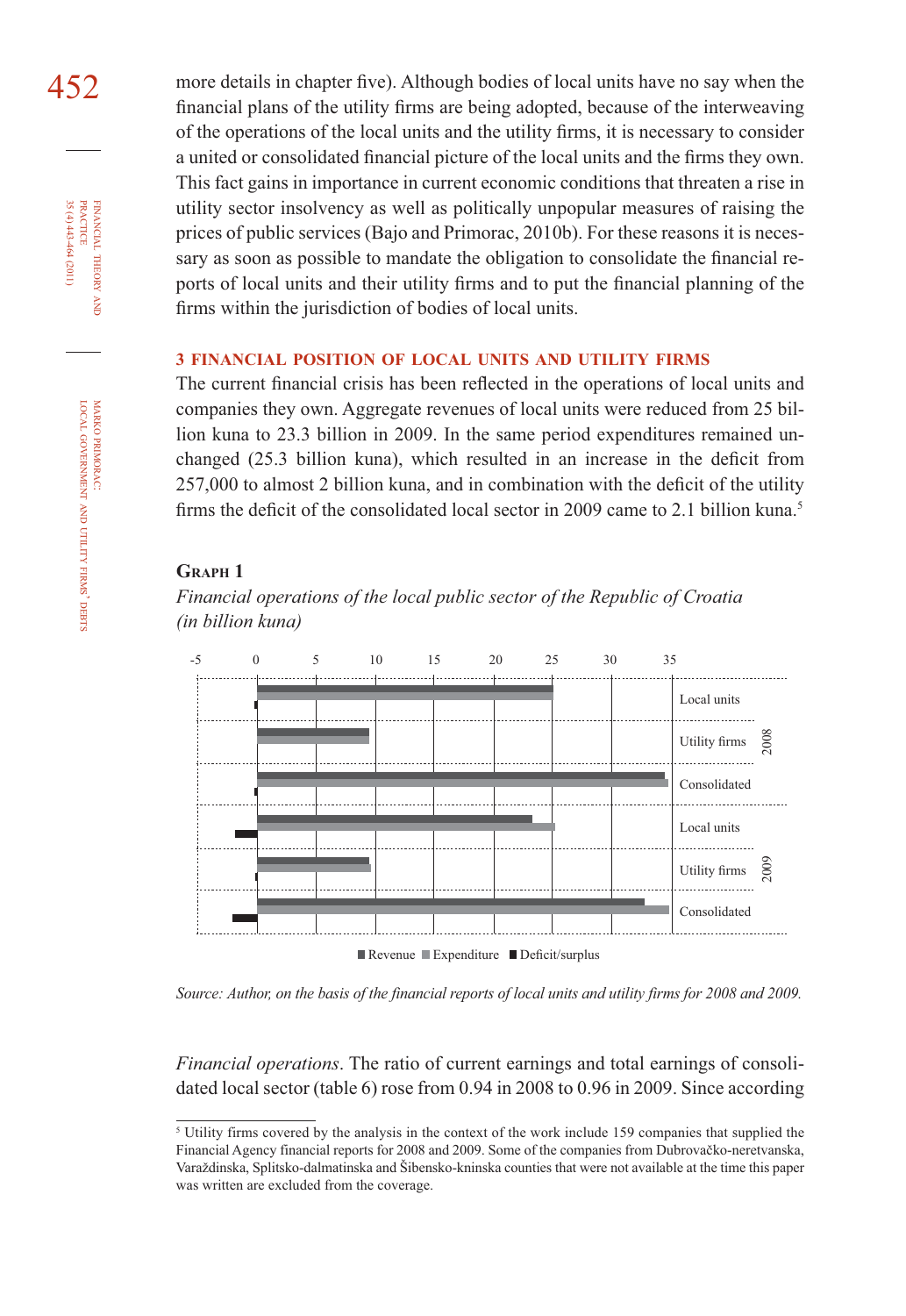to Schaeffer (2000) a value of this indicator greater than 0.65 is considered favou- $\frac{453}{100}$ rable, the conclusion must arise that the structure of revenues of the consolidated local sector is, with respect to this indicator, appropriate. However, the indicator of net results that is the ratio of total expenditure and total revenue shows certain problems in operations caused on the whole by a reduction in revenue under the impact of the economic crisis. This is manifested in the rise of the value of this indicator from 1.01 to 1.06, where it is desirable that its value be lower than 0.95 (Schaeffer, 2000). Invoking the reference values of the same source  $(<0.95 - fa$ vourable; >1 – unfavourable), the ratio of operating expenditures and current earnings can be characterised as favourable, although the rise in this indicator from 0.85 to 0.9 suggests the appearance of an unfavourable trend. For some categories of expenditure per capita there are no optimal or critical values, but it is logical that there should be an effort to minimise the values of these indicators. Although the total expenditures of local units per capita fell from 5,704 to 5,693 kuna, an increase in the expenditures of the utility firms resulted in an increase in the total per capita expenditures of the consolidated local sector from 7,848 kuna in 2008 to 7,876 kuna in 2009. Accordingly, the operational expenditures of the consolidated local sector rose from 6,278 kuna in 2008 to 6,434 kuna per capita in 2009.

# **TABLE 6**

|                                            |                   |                    | 2008                 |              |
|--------------------------------------------|-------------------|--------------------|----------------------|--------------|
| <b>Numerator</b>                           | Denominator       | <b>Local units</b> | <b>Utility firms</b> | <b>Total</b> |
| Current revenue                            | Total revenue     | 0.74               | 0.95                 | 0.94         |
| Total expenditure                          | Total revenue     | 1.01               | 1.00                 | 1.01         |
| Operating expenditure                      | Total expenditure | 0.74               | 0.95                 | 0.80         |
| Operating expenditure<br>Current revenue   |                   | 0.80               | 1.00                 | 0.85         |
| Total expenditure                          | Population        |                    | 2,144                | 7,848        |
| Operating expenditure                      | Population        | 4,235              | 2,043                | 6,278        |
|                                            |                   |                    | 2009                 |              |
| Current revenue                            | Total revenue     | 0.96               | 0.96                 | 0.96         |
| Total expenditure                          | Total revenue     | 1.08               | 1.01                 | 1.06         |
| Total expenditure<br>Operating expenditure |                   | 0.77               | 0.94                 | 0.82         |
| Operating expenditure<br>Current revenue   |                   | 0.86               | 0.99                 | 0.90         |
| Total expenditure                          | Population        | 5,693              | 2,182                | 7,876        |
| Operating expenditure                      | Population        | 4,374              | 2,060                | 6,434        |

#### *Financial operations of local units and utility firms*

*Source: Author, on the basis of the financial reports of local units and utility firms for 2008 and 2009, and data from the Croatian Bureau of Statistics concerning population estimates.*

Solvency of the consolidated local sector in the period under observation (2008 and 2009) is on the whole weakened because of the poor solvency position of the utility firms. However it should be emphasised that the aggregate solvency of lo-

FINANCIAL THEORY PRACTICE 35 (4) 443-464 (2011) PRACTICE FINANCIAL 35 (4) 443-464 (2011) THEORY AND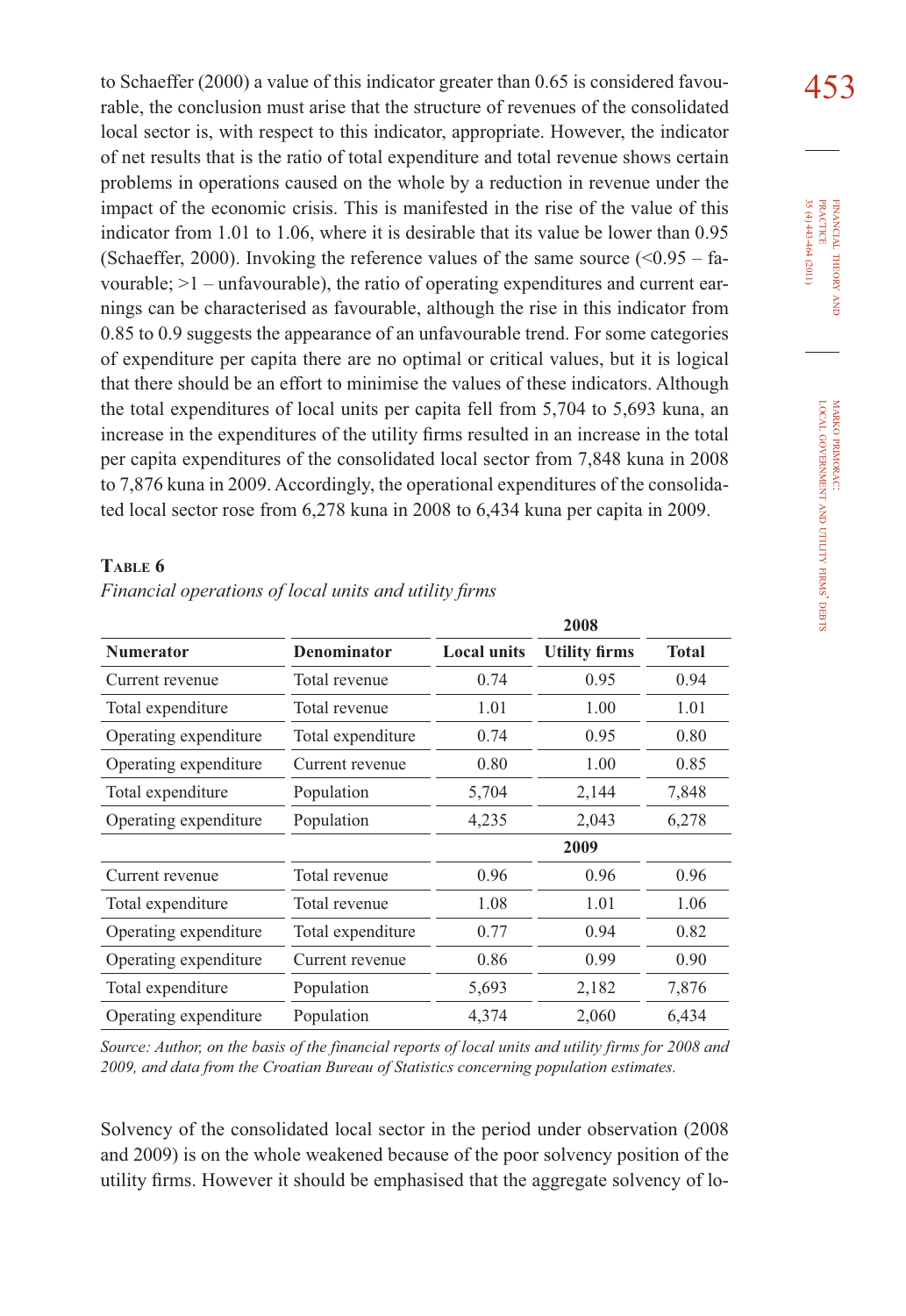454 cal units is good enough for it to be quite high even after consolidation. Although the ratio of current assets to short-term liabilities (table 7) for local units fell from 8.41 to 6.87 (and from 428 to 2.76 for the consolidated local sector) these values are far greater than the 1 that Schaeffer (2000) gives as the critical value. From the aspect of control of finances the ratio of current assets and short-term liabilities greater than 1 shows the existing of net working capital and the fact that part of the current assets is financed from long-term sources, which is line with the golden rule of financing.<sup>6</sup> The ratio of money and short-term liabilities and money and current expenditure reflects the measure in which a given entity is capable of financing short term liabilities and current expenditure with the most liquid assets. The ratio of money and short-term liabilities of local units fell from 1.12 to 0.67; or from 0.52 to 0.36 for the consolidated local sector. This means that entities of the consolidated local sector in 2009 were on average able to meet 36% of shortterm liabilities almost instantly. By analogy, in 2009 the local units were in 2009 able to meet about 13% of current expenditure with the most liquid assets, but the utility firms only about 5%, for which reason the ratio of money and current expenditures for the consolidated local sector comes to 0.1.

#### **TABLE 7**

Solvency of local units and utility firms

|                  |                        |                    | 2008                 |              |
|------------------|------------------------|--------------------|----------------------|--------------|
| <b>Numerator</b> | <b>Denominator</b>     | <b>Local units</b> | <b>Utility firms</b> | <b>Total</b> |
| Current assets   | Short-term liabilities | 8.41               | 1.48                 | 4.28         |
| Total surplus    | Current revenue        | $-0.02$            | 0.00                 | $-0.01$      |
| Cash             | Short-term liabilities | 1.12               | 0.11                 | 0.52         |
| Cash             | Current expenditure    | 0.18               | 0.05                 | 0.14         |
|                  |                        |                    | 2009                 |              |
| Current assets   | Short-term liabilities | 6.87               | 1.16                 | 3.76         |
| Total surplus    | Current revenue        | $-0.08$            | $-0.01$              | $-0.06$      |
| Cash             | Short-term liabilities | 0.67               | 0.10                 | 0.36         |
| Cash             | Current expenditure    | 0.13               | 0.05                 | 0.10         |

*Source: Author, on the basis of financial reports of local units and utility firms for 2008 and 2009.*

Below, the indebtedness of the local sector in 2008 and 2009 is analysed by a computation and interpretation of the most important financial indicators.

The ratio of total annual debt servicing and current revenue (table 8) for the consolidated local sector was stable and in both years observed came to 0.03, a value of this coefficient less than 0.05 being considered satisfactory, while values grea-

<sup>6</sup> The golden rule of financing says that fixed assets should be financed from long-term sources and current assets from short term or at least partially long-term sources (in the case of positive working or net working capital).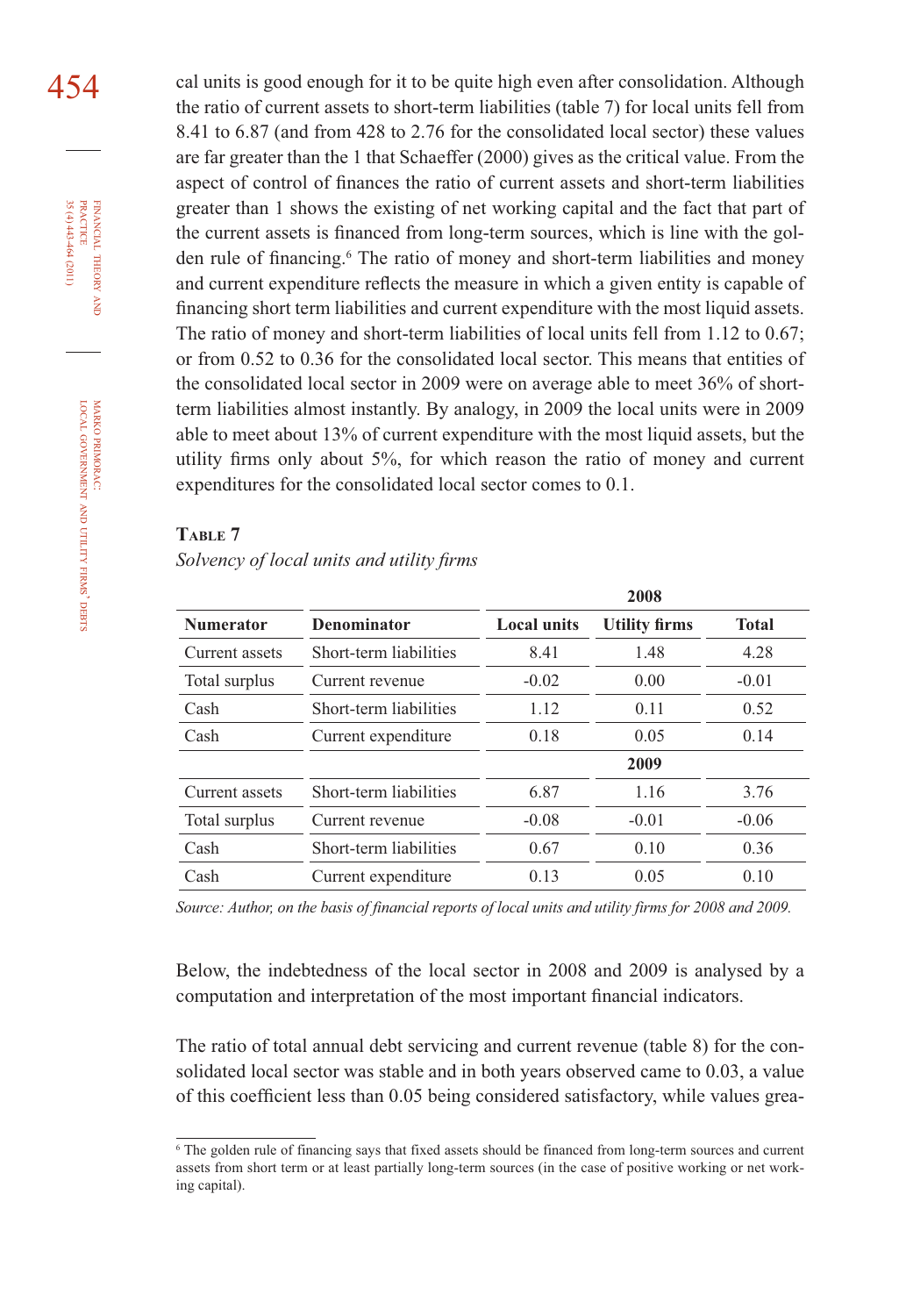ter than 0.15 are unfavourable (Schaeffer, 2000). Although in 2009 the ratio for  $\frac{455}{100}$ utility firms came to  $0.82$  – because of the smaller relative importance in the consolidated picture – the value of this indicator for the aggregate (consolidated) position of local units and utility firms came to a very good 0.04 in both of the years observed.

# **TABLE 8**

|                                   |                             |                    | 2008                 |              |  |
|-----------------------------------|-----------------------------|--------------------|----------------------|--------------|--|
| <b>Numerator</b>                  | <b>Denominator</b>          | <b>Local units</b> | <b>Utility firms</b> | <b>Total</b> |  |
| Total annual<br>repayment of debt | Current revenue             | 0.03               | 0.04                 | 0.03         |  |
| Total annual<br>repayment of debt | Current financial<br>assets | 0.03               | 0.21                 | 0.04         |  |
| Long-term debt                    | Current revenue             | 0.11               | 0.94                 | 0.34         |  |
| Long-term debt                    | Total revenue               |                    | 0.89                 | 0.32         |  |
| Long-term debt                    | Total assets                | 0.04               | 0.21                 | 0.10         |  |
|                                   |                             |                    | 2009                 |              |  |
| Total annual<br>repayment of debt | Current revenue             | 0.02               | 0.05                 | 0.03         |  |
| Total annual<br>repayment of debt | Current financial<br>assets | 0.02               | 0.82                 | 0.04         |  |
| Long-term debt                    | Current revenue             | 0.13               | 1.08                 | 0.41         |  |
| Long-term debt                    | Total revenue               | 0.12               | 1.04                 | 0.39         |  |
| Long-term debt                    | Total assets                | 0.04               | 0.23                 | 0.10         |  |

# Indebtedness of local units and utility firms

*Source: Author, on the basis of the financial reports of local units and utility firms for 2008 and 2009.*

*Burden of debt and burden of debt servicing.* Although the financial position, like the solvency and indebtedness of the consolidated local sector, is in relatively acceptable outlines, a negative effect of the consolidation of local units with the utility firms is perceptible in most of the financial indicators observed. The situation is particularly bad in the context of the debt and the annual debt repayment that is a burden on every inhabitant of the given administrative and territorial unit.

The total direct per capita debt of local units (table 9) rose from 601 kuna in 2008 to 652 kuna in 2009. The potential debt that covers guarantees and due outstanding liabilities of local units rose in the period from 1,035 to 1,043 kuna and so the total (direct and indirect) debt of local units in 2009 reached the level of 1,694 kuna per capita. If this debt is increased by potential liabilities that derive from the borrowings of the utility firms the total debt of consolidated local sector per capita in 2009 came to 3,277 kuna, with over 48% of the debt relating to the debt of the utility firms. In other words, if the whole debt of the consolidated local sector were to fall suddenly due for payment, every inhabitant of the Republic of Croatia would have to provide 3,277 kuna.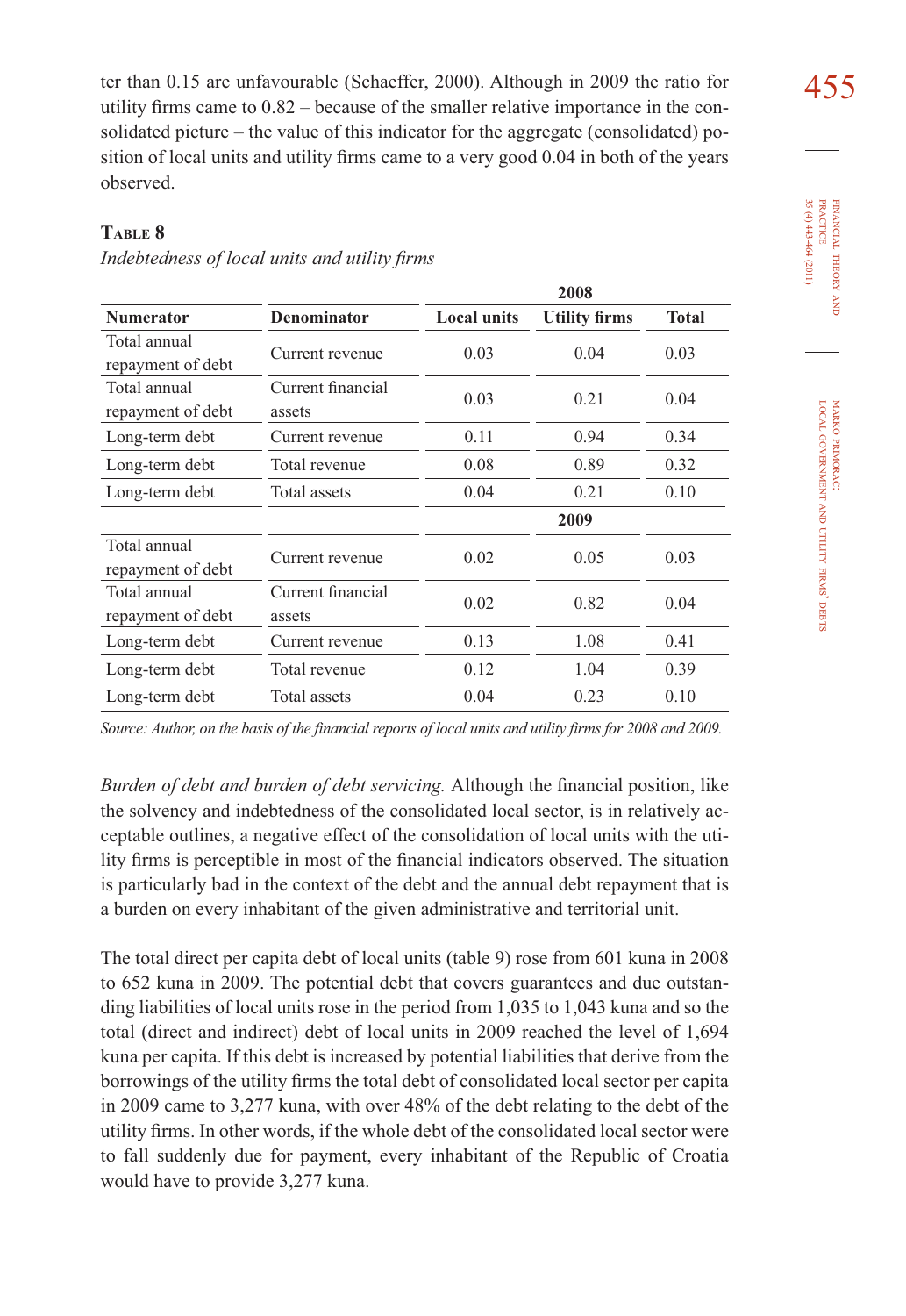# **TABLE 9**

Per capita burden of debts of local units and utility firms (in kuna)

| No.            | <b>Scope</b>                                             | 2008  | 2009  |
|----------------|----------------------------------------------------------|-------|-------|
|                | Cities                                                   | 703   | 745   |
| 2              | Municipalities                                           | 193   | 219   |
| 3              | Counties                                                 | 52    | 67    |
| $\overline{4}$ | Units of local and regional self-government <sup>*</sup> | 601   | 652   |
| 5              | Active guarantees                                        | 751   | 590   |
| 6              | Due and outstanding liabilities                          | 284   | 451   |
| 7              | Total contingent $(5+6)$                                 | 1,035 | 1,042 |
| 8              | Total $(4+7)$                                            | 1,636 | 1,694 |
| 9              | Utility firms                                            | 1,540 | 1,583 |
| 10             | Total consolidated $(8+9)$                               | 3,176 | 3,277 |

*\*This item is not the aggregate of debts of cities, municipalities and counties but an average value of the total unit of units of local and regional self-government per capita in the Republic of Croatia.* 

*Source: Author, on the basis of the financial reports of local units and utility firms for 2008 and 2009, and data from the Croatian Bureau of Statistics concerning population estimates.*

# **GRAPH 2**

Per capita burden of the payment of the debts of local units and utility firms *(in kuna)*



*Source: Author, on the basis of the financial reports of local units and utility firms for 2008 and 2009, and data from the Croatian Bureau of Statistics concerning population estimates.*

The burden of the total annual debt servicing of local units (graph 2) was reduced from 144 kuna in 2008 to 130 kuna per capita in 2009. The inhabitants of the cities were most burdened by total annual debt servicing in 2009, paying 142 kuna, and after them the inhabitants of municipalities, paying 43, and county inhabitants,

456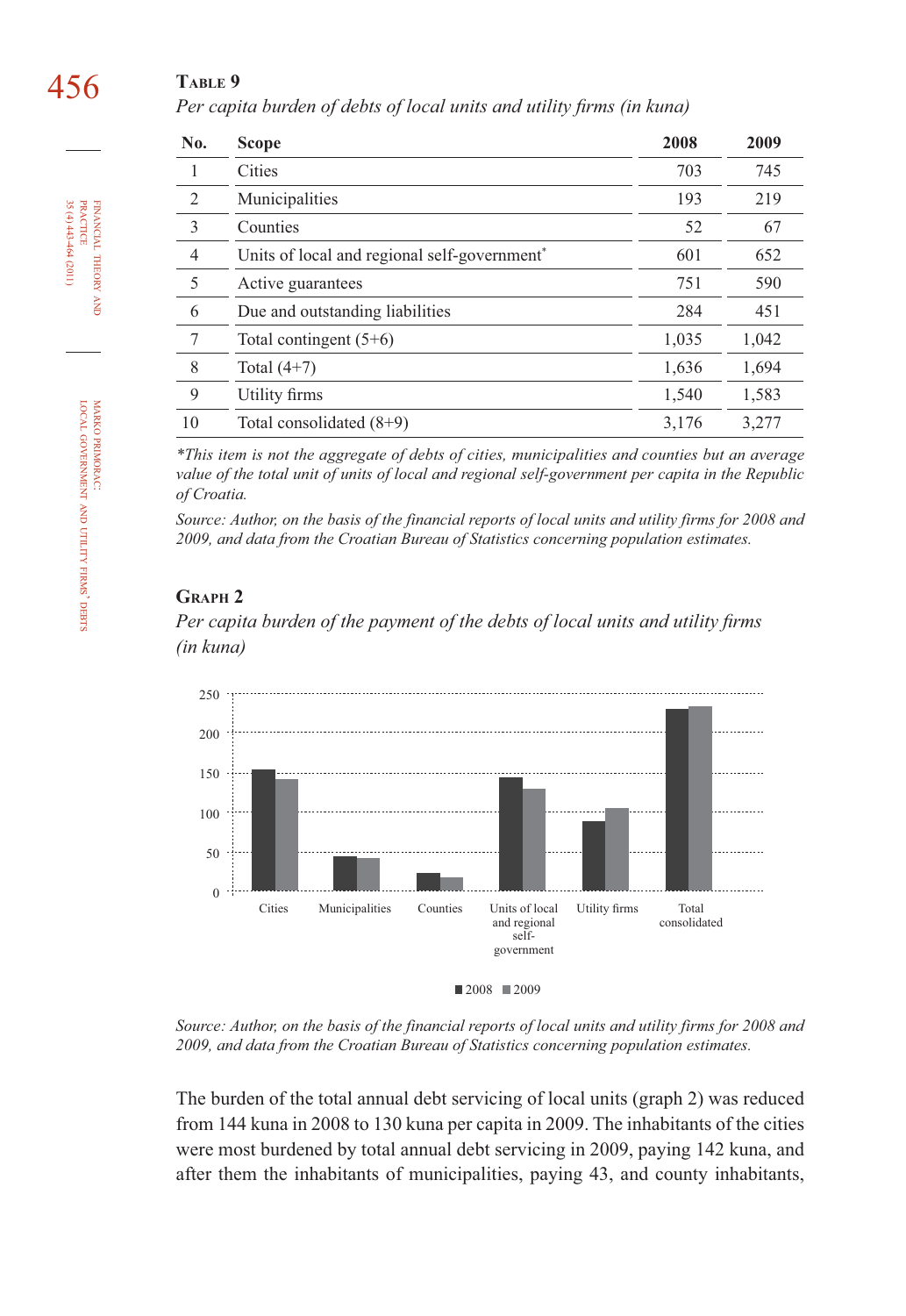only 18 kuna. The trend for the burden of total annual repayment of debt of utility  $\frac{457}{100}$ firms per capita to grow is cause for concern, increasing in 2009 (as compared with the previous year) by over 20%. The costs of the annual debt servicing of the consolidated local sector in 2009 came to 236 kuna per capita.

# **4 GROSS AND NET DEBT OF LOCAL UNITS AND UTILITY FIRMS**

Local units in Croatia take on debt on the whole with credit arrangements with commercial banks on untransparent and unfavourable terms. The total direct debt of local units (table 10) rose from 2.7 billion kuna in 2008 to 2.9 billion kuna in 2009, the share of loans in the total structure of the debt rising from 77.8% to 79.3%. In the same period the state of active guarantees was reduced from 3.3 to 2.6 billion kuna – which was compensated for by the rise in due outstanding liabilities of 0.7 billion kuna and the total indirect debt held steady at the level of 4.6 billion kuna. Also rising in the structure of direct liabilities of the utility firms was the share of loans, and the total debt of utility firms increased from 6.8 to 7 billion kuna, that is, from 2 to  $2.1\%$  of GDP. The total direct debt of local units and utility firms went up in the same period from 9.5 to 9.9 billion kuna and the total debt (direct and indirect) of the consolidated local sector in 2009 came to 14.5 billion kuna or 4.4% of GDP.

#### **TABLE 10**

*Gross debt of the consolidated local sector*

|      |               |            | <b>Bonds</b> | Loans | Direct debt | Guarantees | outstanding<br>liabilities<br>Due | Indirect<br>debt | Total debt     |
|------|---------------|------------|--------------|-------|-------------|------------|-----------------------------------|------------------|----------------|
|      | Local units   | billion kn | 0.6          | 2.1   | 2.7         | 3.3        | 1.3                               | 4.6              | 7.3            |
|      |               | $%$ GDP    | 0.2          | 0.6   | 0.8         | 1          | 0.4                               | 1.3              | 2.1            |
| 2008 | Utility firms | billion kn | 2.4          | 4.4   | 6.8         |            |                                   |                  | 6.8            |
|      |               | $%$ GDP    | 0.7          | 1.3   | 2           |            |                                   |                  | $\overline{2}$ |
|      | Consolidated  | billion kn | 3            | 6.5   | 9.5         | 3.3        | 1.3                               | 4.6              | 14.1           |
|      |               | $%$ GDP    | 0.9          | 1.9   | 2.8         | 1          | 0.4                               | 1.3              | 4.1            |
|      | Local units   | billion kn | 0.6          | 2.3   | 2.9         | 2.6        | 2                                 | 4.6              | 7.5            |
|      |               | $%$ GDP    | 0.2          | 0.7   | 0.9         | 0.8        | 0.6                               | 1.4              | 2.3            |
|      |               | billion kn | 2.4          | 4.6   | 7           |            |                                   |                  | 7              |
| 2009 | Utility firms | $%$ GDP    | 0.7          | 1.4   | 2.1         |            |                                   |                  | 2.1            |
|      |               | billion kn | 3            | 6.9   | 9.9         | 2.6        | 2                                 | 4.6              | 14.5           |
|      | Consolidated  | $%$ GDP    | 0.9          | 2.1   | 3           | 0.8        | 0.6                               | 1.4              | 4.4            |

ьe

*Source: Author, on the basis of the financial reports of local unit and utility firms for 2008 and 2009.*

Due outstanding liabilities of local units on the whole refer to liabilities for material expenditure and liabilities for the procurement of non-financial assets, while guarantees of local units are on the whole for the purpose of securing the pay-

FINANCIAL THEORY FINANCIAL THEORY AND PRACTICE<br>PRACTICE<br>35 (4) 443-464 (2011) 35 (4) 443-464 (2011) PRACTICE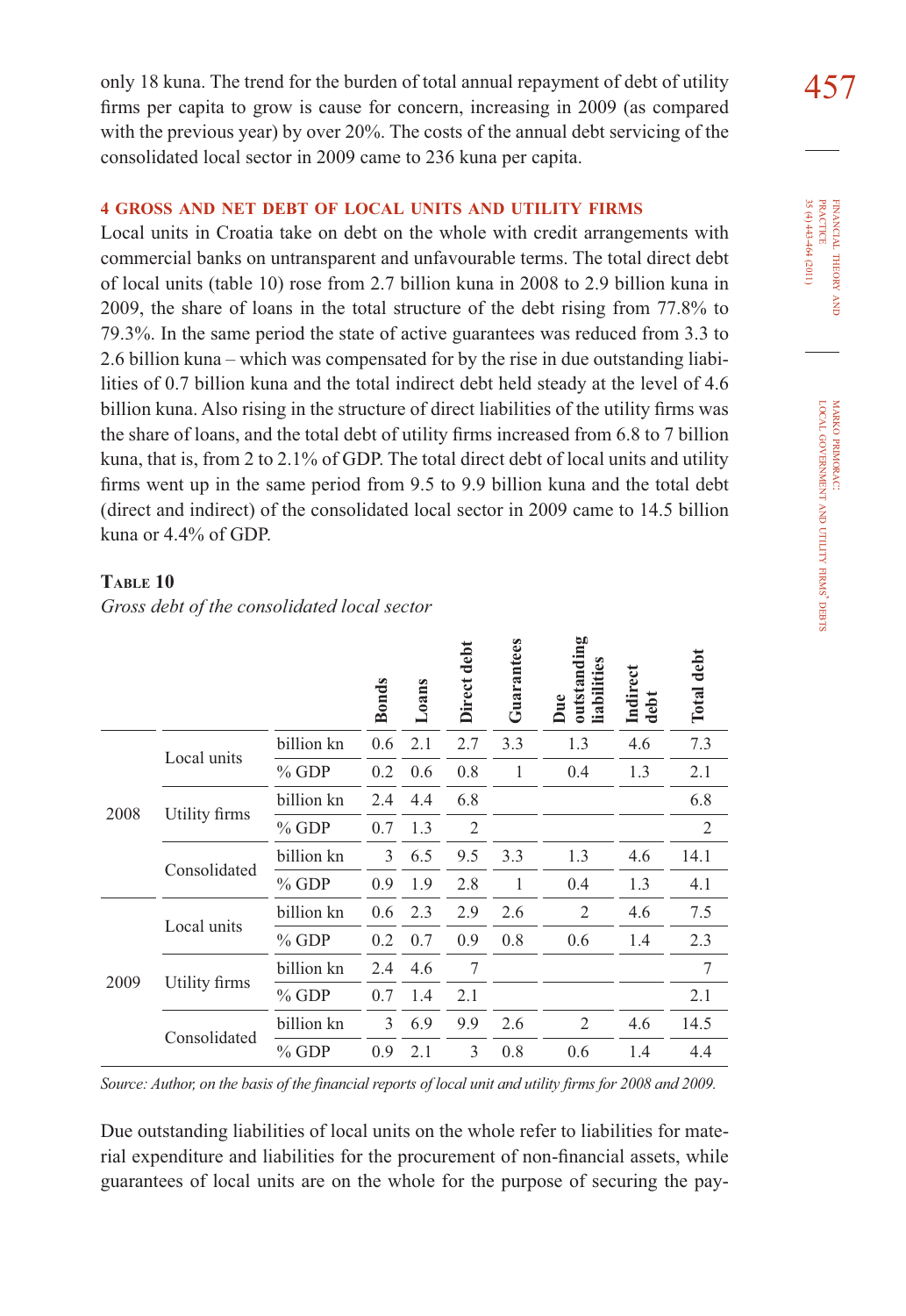# **TABLE 11**

*Debt of utility fi rms covered by local unit guarantees*

| <b>Stock of active</b><br>Year<br>guarantees<br>(billion kuna) |     | Debt of utility firms<br>(billion kuna) | <b>Amount of debt covered</b><br>by guarantees $(\%)^*$ |  |  |
|----------------------------------------------------------------|-----|-----------------------------------------|---------------------------------------------------------|--|--|
| 2008                                                           | 3.3 | 6.8                                     | 48.7                                                    |  |  |
| 2009                                                           | 2.6 | 7.0                                     | 37.3                                                    |  |  |

*\*Probably not the entire amount of the guarantees of local units is meant for utility firms and so the values given need treating with caution.*

*Source: Author, on the basis of the financial reports of local units and utility firms for 2008 and 2009.* 

A little less than half of the overall debt of the utility firms in 2008 was covered by guarantees of local units (table 11), while the share of debts collateralised with guarantees in 2009 was reduced to almost 37%. Guarantees of local units clearly have a very important role in the borrowing of utility firms. This additionally confirms the hypothesis about the pronounced interdependence in the operations of local units and utility firms, which steps up the need for formal consolidation of their financial reports and a greater role of the bodies of local units in the financial management of the utility firms.

#### **TABLE 12**

#### *Net debt of consolidated local sector (in billion kuna)*

|      |                    | Financial<br>assets | Cash in bank<br>treasury<br>and | and<br>Deposits<br>others | (given)<br>Loans | <b>Bonds</b> | Financial<br>liabilities | Liabilities<br>for bonds | Liabilities<br>for loans | Net financial<br>assets |
|------|--------------------|---------------------|---------------------------------|---------------------------|------------------|--------------|--------------------------|--------------------------|--------------------------|-------------------------|
| 2008 | Cities             | 2.3                 | 1.5                             | 0.5                       | 0.2              | 0.0          | 2.2                      | 0.6                      | 1.6                      | 0.1                     |
|      | Municipalities     | 1.0                 | 0.7                             | 0.2                       | 0.1              | 0.0          | 0.3                      | 0.0                      | 0.3                      | 0.7                     |
|      | Counties           | 0.8                 | 0.2                             | 0.2                       | 0.4              | 0.0          | 0.2                      | 0.0                      | 0.2                      | 0.5                     |
|      | Total local units  | 4.0                 | 2.4                             | 0.9                       | 0.7              | 0.0          | 2.7                      | 0.6                      | 2.1                      | 1.4                     |
|      | Utility firms      | 2.4                 | 0.5                             | 1.9                       | 0.0              | 0.0          | 6.8                      | 2.4                      | 4.4                      | $-4.4$                  |
|      | Total consolidated | 6.4                 | 2.9                             | 2.8                       | 0.7              | 0.1          | 9.5                      | 3.0                      | 6.5                      | $-3.1$                  |
| 2009 | Cities             | 1.6                 | 0.8                             | 0.6                       | 0.2              | 0.0          | 2.3                      | 0.6                      | 1.7                      | $-0.7$                  |
|      | Municipalities     | 0.7                 | 0.4                             | 0.2                       | 0.0              | 0.0          | 0.3                      | 0.0                      | 0.3                      | 0.4                     |
|      | Counties           | 0.8                 | 0.1                             | 0.3                       | 0.4              | 0.0          | 0.3                      | 0.0                      | 0.3                      | 0.5                     |
|      | Total local units  | 3.1                 | 1.4                             | 1.1                       | 0.6              | 0.0          | 2.9                      | 0.6                      | 2.3                      | 0.2                     |
|      | Utility firms      | 1.1                 | 0.4                             | 0.6                       | 0.0              | 0.0          | 7.0                      | 2.4                      | 4.6                      | $-5.9$                  |
|      | Total consolidated | 4.2                 | 1.8                             | 1.7                       | 0.6              | 0.1          | 9.9                      | 3.0                      | 6.9                      | $-5.7$                  |

*Source: Author, on the basis of financial reports of local units and utility firms for 2008 and 2009.*

35 (4) 443-464 (2011) FINANCIAL THEORY AND PRACTICE 35 (4) 443-464 (2011) PRACTICE FINANCIAL THEORY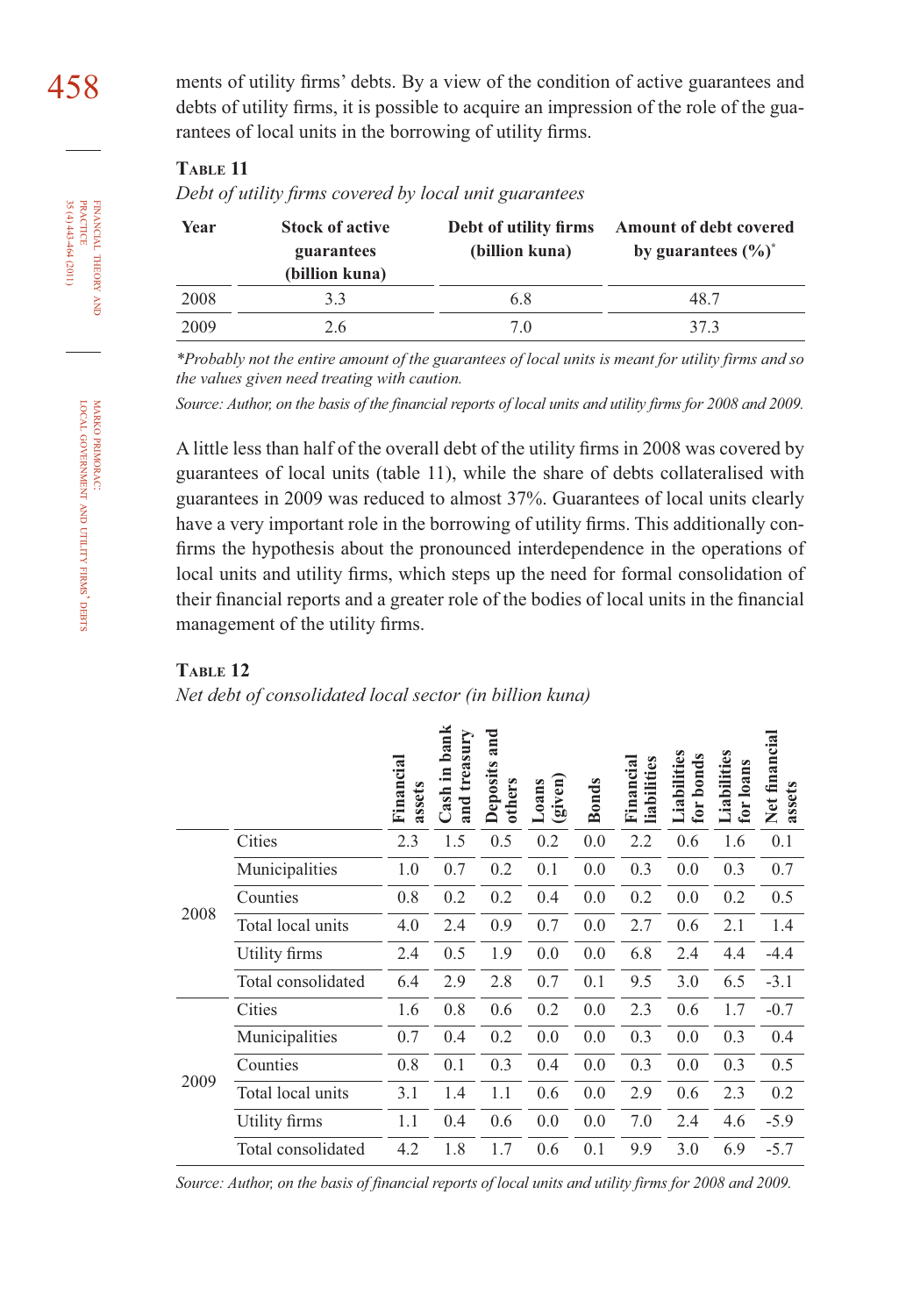Net financial assets are calculated as the difference between financial assets and  $459$ financial liabilities (IMF,  $2001$ ) and are one of the relevant indicators of solvency (financial health) of public sector entities.

Financial assets of local units comprise cash in bank and in the treasury, deposits, loans given and securities, while financial liabilities are liabilities for loans and for bonds. Net financial assets of local units fell in 2009 from 2008 from 1.4 to 0.2 billion kuna (table 12). The reason for this is the increased in liabilities for loans by 0.2 billion kuna with a simultaneous reduction of financial assets by 0.9 billion kuna. Although the trend of the value of net financial assets is downwards, positive values of this indicator do reflect a satisfactory condition that is considerably changed by consolidation with the utility firms. Liabilities for loans of the utility firms increased in 2009 by 0.2 billion kuna with a simultaneous reduction in financial assets brought about by a drain of deposits amounting to 1.3 billion kuna. These changes in the financial assets and liabilities of the utility firms resulted in a reduction of net financial assets from -4.4 to -5.9 billion kuna, which by consolidation with local units to a great extent spoils the idyllic image of the financial position of the local public sector, the net financial assets of which fell by 2.6 billion kuna (from -3.1 to -5.7 billion kuna) in a mere year.

The existing condition of the net financial assets of the utility firms is a threat to the financial position of the local units that with subsidies and grants help the operations of the utility firms. The exposure of local units to the poor financial operations of the utility firms has an effect on the credit risk of local units, which can ultimately reflect negatively on their borrowing costs and in conditions of financial instability of wider proportions also on the fiscal sustainability of the entire local public sector.

# **5 MARKET ASPECTS OF THE DEBTS OF LOCAL UNITS AND UTILITY FIRMS**

The direct debt of Croatian local units is mainly unmarketable (table 10). Present in the financial market are the municipal bonds of just 5 cities – Zadar, Split, Rijeka, Osijek and Vinkovci – the bonds of Zadar maturing in 2011, and those of Split, Vinkovci and Osijek maturing in 2017 at the latest (table 13). All issues are secured by the budgetary revenues of the cities, while the issued bonds are used to finance capital investment projects of communal infrastructure, education, culture and sport. In the context of the currency structure of the bonds issued it is practically incredible that 5 out of 7 issues are paid out in the kuna equivalent of amounts in euro. Since local units do not on the whole have revenues in euro, these characteristics of the bonds issued indicate imprudent financial management and poor planning of borrowing.7 The basic objective of local unit borrowing should be to ensu-

FINANCIAL THEORY FINANCIAL THEORY AND<br>PRACTICE<br>35 (4) 443-464 (2011) 35 (4) 443-464 (2011) PRACTICE

<sup>7</sup> If local units were to earn a large part of their revenues in euro, then borrowing in euro – aiming to harmonise the currency structures of receipts and outlays – would be prudent in the context of protection against exchange rate risk.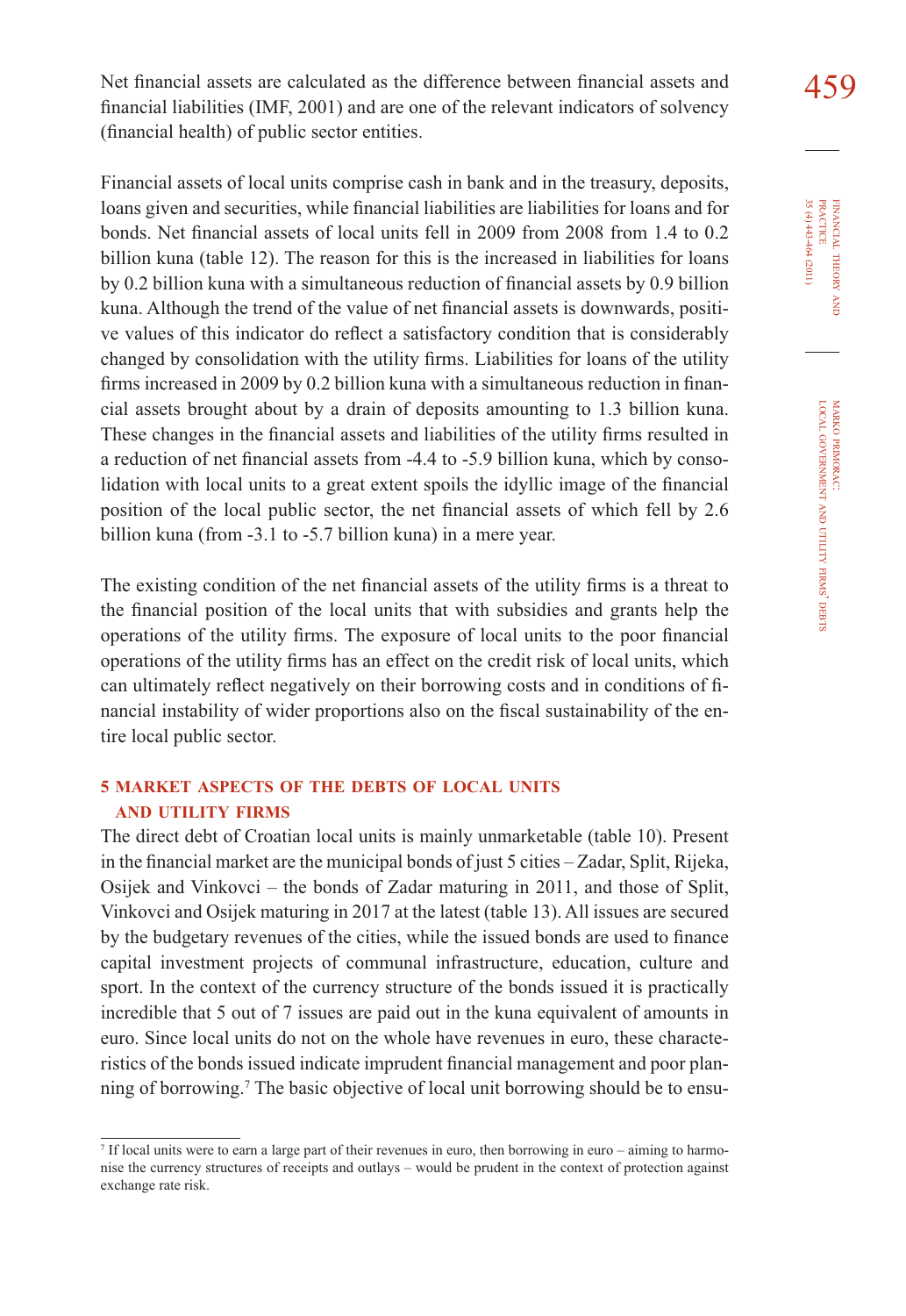460 re the necessary financial means with the minimum costs and as little exposure to risk as possible, not the making of profits by exchange rate fluctuations. Taking on exchange rate risk in this way is entirely unfounded and future issues of municipal bonds should absolutely be denominated in the domestic currency.

#### **TABLE 13**

#### *Local public sector bonds issued, July 2011*

| City                        | <b>Nominal</b><br>(in millions) | Currency   | Issue<br>price | <b>Issue date</b> | <b>Maturity</b> | Coupon<br>$(in \%)$ | Coupon<br>payment |  |  |
|-----------------------------|---------------------------------|------------|----------------|-------------------|-----------------|---------------------|-------------------|--|--|
| <b>Domestic issues</b>      |                                 |            |                |                   |                 |                     |                   |  |  |
| Zadar                       | 18.5                            | <b>EUR</b> | 103.08         | 20/8/2004         | 1/9/2011        | 5.50                | Half-yearly       |  |  |
| Split 2013                  | 8.0                             | <b>EUR</b> | 99.75          | 24/7/2006         | 24/7/2013       | 4.56                | Half-yearly       |  |  |
| Split 2015                  | 8.1                             | <b>EUR</b> | 99.19          | 27/11/2007        | 27/11/2015      | 4.75                | Half-yearly       |  |  |
| Split 2017                  | 8.2                             | <b>EUR</b> | 100.00         | 8/7/2008          | 8/7/2017        | 6.00                | Half-yearly       |  |  |
| Rijeka                      | 24.6                            | <b>EUR</b> | $\overline{a}$ | 28/6/2006         | 18/7/2016       | 4.13                | Half-yearly       |  |  |
| Osijek                      | 25.0                            | <b>HRK</b> | 99.51          | 23/10/2007        | 30/10/2017      | 5.50                | Half-yearly       |  |  |
| Vinkovci                    | 42.0                            | <b>HRK</b> | 99.83          | 10/10/2007        | 23/10/2017      | 5.50                | Half-yearly       |  |  |
| <b>International issues</b> |                                 |            |                |                   |                 |                     |                   |  |  |
| Zagrebački<br>holding       | 300.0                           | <b>EUR</b> | 99.32          | 3/7/2007          | 10/7/2017       | 5.50                | Yearly            |  |  |

*Source: Bloomberg, 2011.*

The only "utility firm" bonds listed on the stock exchange are the already mentioned ten-year corporate bonds of Zagrebački holding d.o.o. of 2007, nominal value 300 million euro with an interest rate of 5.5%. The issue was sold on the international financial market at a discount (at a price of 99.32) and the purpose of the issue was to finance investment projects. Trade in this bond on the secondary market is very sporadic, but its price is a fairly good reflection of major market trends and changes in assessment of the operations of the corporation (the debtor). Graph 3 shows yield to maturity on the bond of Zagrebački holding d.o.o. just before and during the financial crisis.

Yield to maturity on bonds of Zagrebački holding in the period from July 9, 2007 to January 21, 2011 ranged from 5.59% at the beginning of the period to a maximum of 10.96% in the third quarter of 2009. At the end of 2008, yield to maturity began to surge, which was to be expected because of the extent and depth of the crisis as well as the fact that on November 20, 2008, Moody's cut the rating of the Holding from Baa2 to Baa3, and because of the strategic importance of the Holding in the operations of the city of Zagreb also cut the city's rating from Baa1 to Baa2. A cut in the rating would certainly have been reflected in the yield of the municipal bond if it had been listed on the financial market, which would considerably have increased the costs of borrowing for the city. This confirms once again the fact that the operations of local units and utility firms are tightly connected, i.e.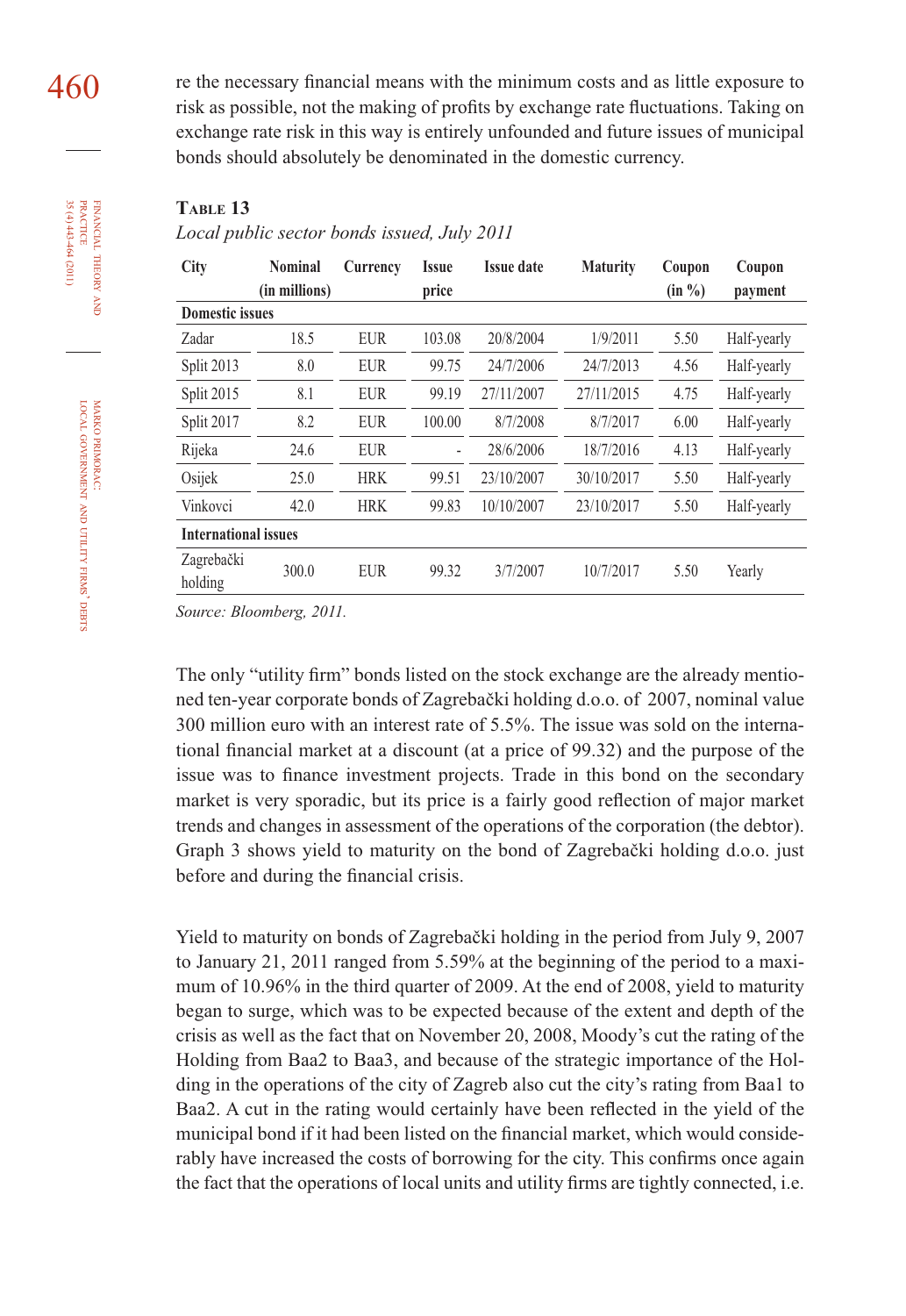that imprudent financial operations in the utility firms can to a great extent disturb  $\frac{461}{100}$ the stability of local public finances.

# **GRAPH 3**

*Yield to maturity on the bond of Zagrebački holding d.o.o. (%)*



*NB: Bond yield to maturity is calculated on the basis of information about bond prices taken from Bloomberg. The bond was traded very seldom during the period, and the price made in the* last transaction is taken for calculation of yield. Since bond yield to maturity depends on time to *maturity as well, the lines on the graph between the moments of trading are not entirely horizontal, i.e. in periods when the price of the bond did not change the yield to maturity did gradually grow as a result of the approach of maturity date.*

*Source: Author's calculation on the basis of data from Bloomberg, 2011.*

# **6 CONCLUSION AND RECOMMENDATIONS**

Global financial instability spurred an interest in the study of borrowing by corporates, households and public sector entities. Although local unit debt is often neglected because of its seemingly small proportion of total state debt, the borrowing of local units is an essential segment of public sector borrowing. In the context of the management of local public debt, particular attention has to be devoted to the indirect (contingent) liabilities not only because of the uncertainty about their conversion into direct debt but also because of the seriousness of potential effects that the onset of such an occurrence might have.

Along with explicit, the public sector is often faced with implicit liabilities that derive from the borrowing of utility firms. Although the operations of local units and utility firms are formally distinct, local units often support the financial operations of utility firms with subsidies, capital aid and indirectly by giving guarantees. Similarly, by borrowing via their utilities, the local units can circumvent the budgetary constraints on borrowing prescribed by the Budget Law and the annual execution of the budget laws. For this reason the financial operations of local units and utility firms must be looked at together in order to obtain an integral image of the financial health of the local public sector. Croatian legislation does not prescri35 (4) 443-464 (2011) **PRACTICE** PRACTICE FINANCIAL 35 (4) 443-464 (2011) FINANCIAL THEORY THEORY AND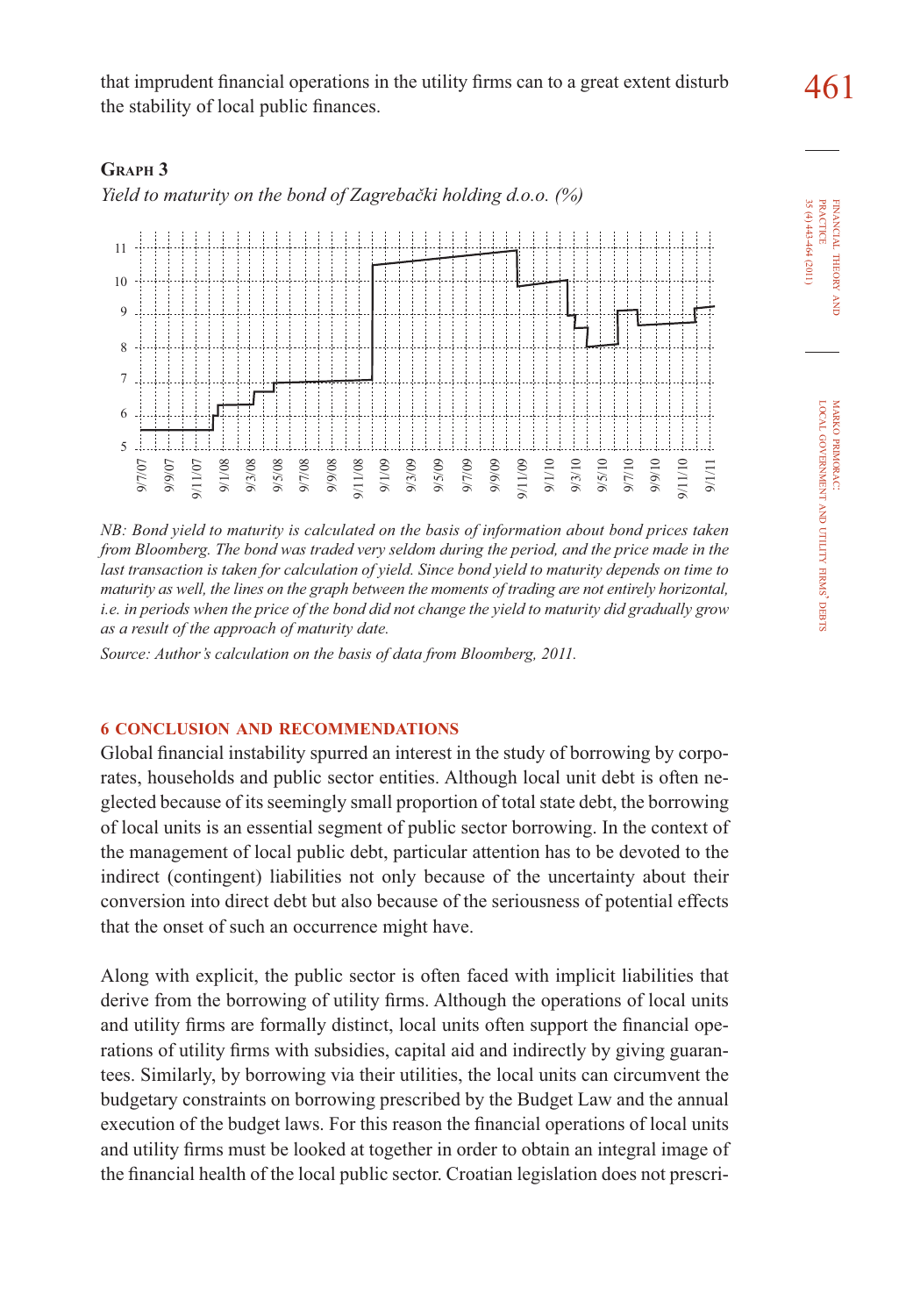$462$  be the consolidation of the reports of local units and the utility firms they own, but there is a good basis for such a procedure in IPSAS.

> The financial position of local units in 2008 and 2009 is acceptable, with slight signs of weakness brought about by deterioration of conditions in the economic environment. This picture is partially vitiated by consolidation with the utility firms, but because of the relatively good financial position of local units (the credit going to fairly restrictive budgetary restrictions) the system is as a whole solvent and cannot be characterised as over-indebted. The burden of debt and debt servicing is rising, and the situation of this kind is on the whole determined by the fairly high debt of the utility firms. The negative influence of consolidation is most visible in the stock of net financial assets of the local sector that in 2009 came for the local units to  $0.2$  billion kuna but after consolidation with the utility firms turned into net liabilities as high as 5.7 billion kuna. The direct debt of local units is on the whole unmarketable, and only five cities' bonds are listed on the market. What is really remarkable is the currency structure of the bonds, which are on the whole denominated in euro. Considering the revenue structure of the issuing cities, there is no logical reason for such a currency structure. Yield to maturity of one utility bond (of Zagrebački holding) doubled after Moody's had cut the Holding's credit rating. Considering that the rating of the city was also cut because of the close connections between City and Holding operations, the conclusion has to be drawn that the financial operations of utility firms can indirectly affect the costs of local government borrowing.

> All of this indicates the necessity for the formal consolidation of the financial reports of local units and utility firms. In addition, the role of bodies of local units in the financial planning of the firms should be enhanced, and any major borrowing by the utilities should be preceded by thoroughgoing analysis of the influence of the planned borrowing on the financial operations of the company and also of the local unit in which it operates. It is necessary to bring in a system of assessing the credit risk of local units and utility firms with the aim of optimal allocation of consent for borrowing, and the assessment of credit risk should be the main determinant in giving guarantees to local units and their utility firms. Finally, expansion of the Fiscal Responsibility Law to firms in the public sector would certainly contribute to a more transparent and effective management of public finances.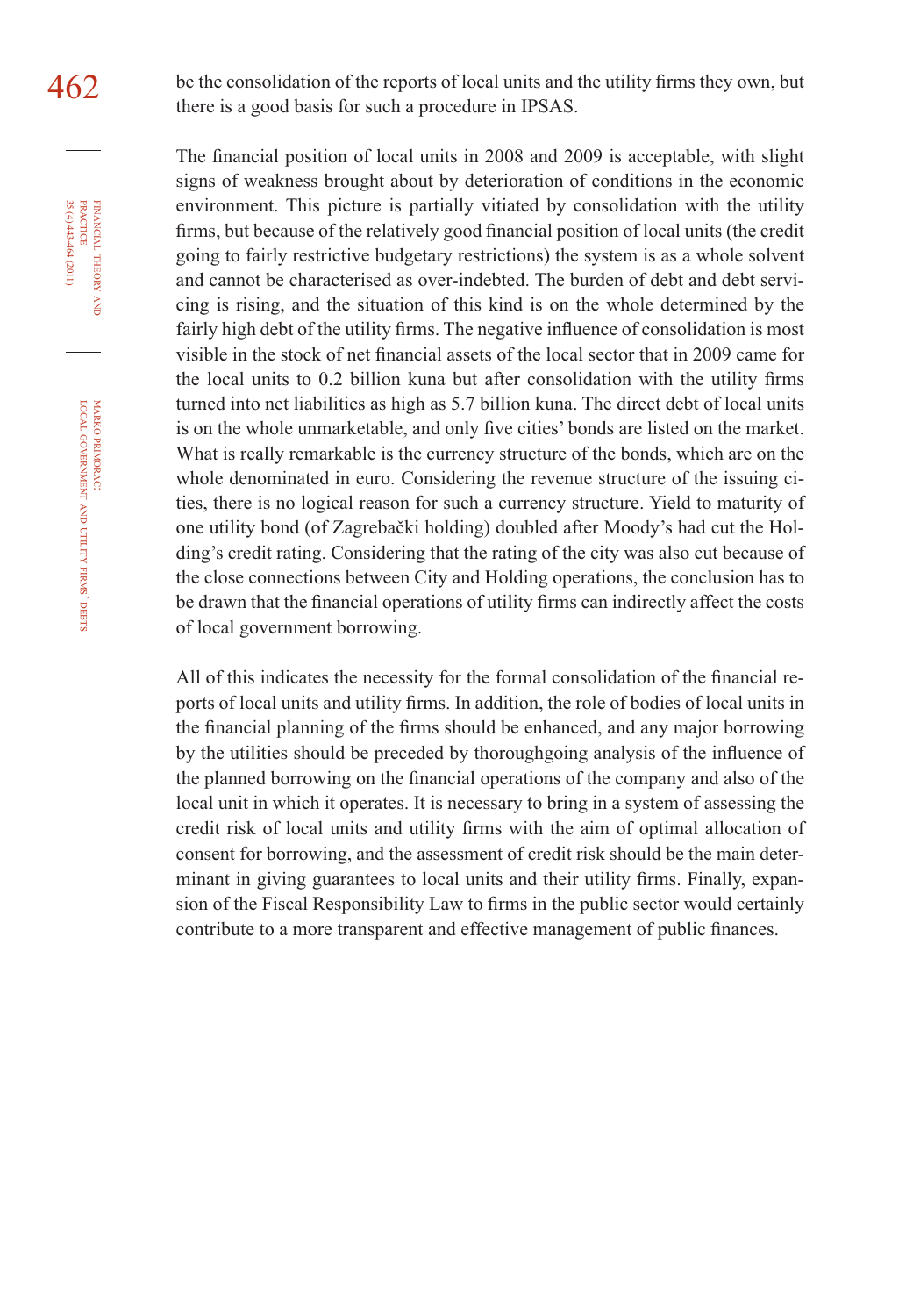- **LITERATURE** 463 **Bajo, A. 1998**, "Financiranje lokalnih jedinica zaduživanjem", *Financijska praksa, br. 22., str. 469-490.*
- **Bajo, A. 2004.** "Zaduživanje lokalnih jedinica u Hrvatskoj: mogućnosti i ograničenja" [online]. *Financijska teorija i praksa,* 28 (2), 203-217. Available from: [http://www.ijf.hr/FTP/2004/2/bajo.pdf].
- **Bajo, A. and Primorac, M., 2009**. "Zašto je lokalnim jedinicama potreban kreditni rejting)". *Zbornik s III konferencije Hrvatski javni sektor u aktualnim gos*podarskim uvjetima. Opatija: Hrvatska zajednica računovođa i financijskih djelatnika.
- **Bajo, A. and Primorac, M., 2010a.** "Local government borrowing practice in Croatia" [online]. *Financial Theory and Practice,* 34 (4), 379-406. Available from: [http://www.ijf.hr/eng/FTP/2010/4/bajo-primorac.pdf].
- **Bajo, A. and Primorac, M., 2010b.** "The Financial Operations of Local Utility Companies in Croatia" [online]. *Newsletter,* No. 52. Available from: [http:// www.ijf.hr/eng/newsletter/52.pdf].
- **Bajo, A., 1998.** "Financiranje lokalnih jedinica zaduživanjem". *Financijska praksa,* 22 (4-5), 469-490.
- **Bajo, A., 2007.** "Do Utility Companies Increase Local Government Debt in Croatia?" [online]. *Newsletter,* No. 28. Available from: [http://www.ijf.hr/ newsletter/28.pdf].
- **Bajo, A., 2008.** "Why Has the Credit Rating of Zagrebački Holding Been Dowgraded?" [online]. *Press Release,* No. 5*.* Available from: [http://www.ijf.hr/ eng/releases/5.pdf].
- **Bennett, J. T. and DiLorenzo, T. J., 1984.** "Off-budget activities of local government: Reply". *Public Choice,* 42 (2), 213-215.
- **Bennett, J. T. and DiLorenzo, T. J., 1982.** "Off-budget activities of local government: The bane of the tax revolt". *Public Choice,* 39 (3), 333-342.
- **Blewett, R. A., 1984.** "Off-budget activities of local government: Comment". *Public Choice,* 42 (2), 205-211.
- **Colberg, M. R., 1955.** "Utility profits: A substitute for property taxes". *National Tax Journal,* 8 (4), 382-287.
- **DeHoog, R. H. and Swanson, B. E., 1988.** "Tax and Spending Effects of Municipal Enterprises: The Case of Florida Electric Utilities". *Public Budgeting and Finance,* 8 (Spring), 48-57.
- **DiLorenzo, T. J., 1982.** "Utility profits, fiscal illusion and local public expenditures". *Public Choice,* 38 (3), 243-252.
- **IMF, 2001.** *Government Finance Statistics Manual 2001*. Washington: International Monetary Fund.
- **International Federation of Accountants, 2007**. "The International Public Sector Accounting Standard". New York: International Federation of Accountants.
- **Primorac, M., 2009.** *Analiza kreditne sposobnosti lokalnih jedinica u Republici Hrvatskoj*. Specialist post-graduate dissertation*.* Zagreb: Ekonomski fakultet.